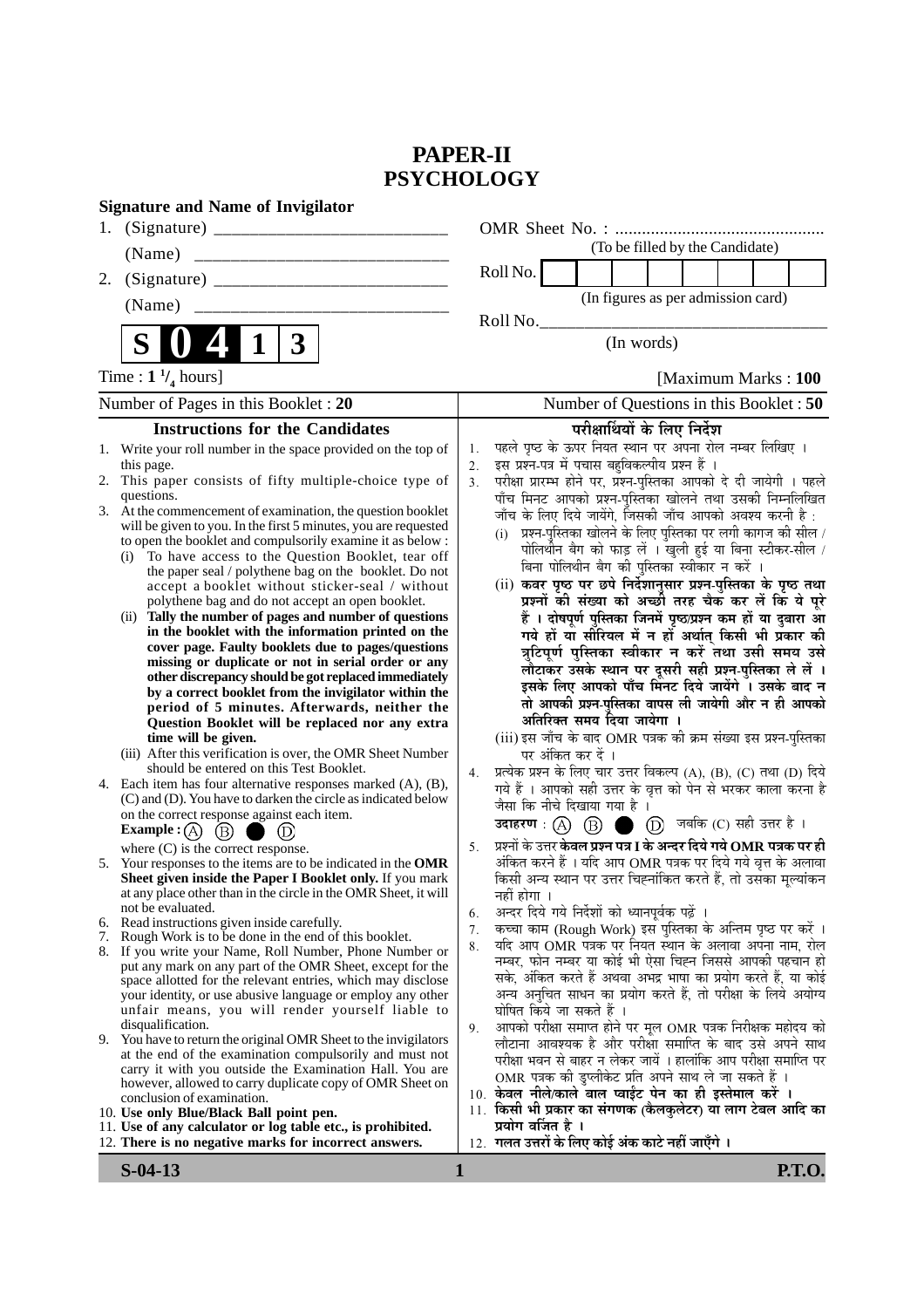# **PSYCHOLOGY**

#### **Paper - II**

**Note :** This paper contains **fifty (50)** objective type questions of **two (2)** marks each. **All** questions are compulsory.

- **1.** Abstract, idealized representation that captures an average or typical member of a category of things is referred to as
	- (A) Exemplar (B) Prototype
	- (C) Concept (D) Schemas
- **2.** Working memory involves which of the following ?
	- (A) Storage capacity and Biographical information
	- (B) Semantic information and Processing capacity
	- (C) Storage capacity and Processing capacity
	- (D) Biographical information and Semantic information
- **3.** Match List I with List II and indicate your answer with the help of codes given below :

| $List-I$      |    |
|---------------|----|
| (Description) | ſ. |

**(Phenomena) List – II** 

- p. that can aid in its retrieval. Stimuli associated 1. State with information stored in memory dependent recall.
- q. 2. Information entered Encoding recall in that setting principle into memory in one setting is easier to than in others. specificity
- r. Our physical states stored in long term 3. Retrieval cues serve as retrieval cues for information memory.
- s. . Retrieval of infor-4 Context used during learning dependent memory mation is successful to the extent that the retrieval cues match the cues the learner phase.

**Codes :**

|     | p | α |   |
|-----|---|---|---|
| (A) |   |   | റ |
| (B) |   |   |   |
| (C) |   |   |   |

- **4.** Given below are two statements, the first labelled as Assertion (A) and the other labelled as Reason (R). Indicate your answer using the codes given below :
	- **Assertion (A) :** Resolution of Oedipus Complex is the main reason for the development of Super Ego.
	- **Reason (R) :** Resolution of Oedipus Complex involves a child's identification with the same gender parent.

- (A) Both (A) and (R) are true and (R) is the correct explanation of (A).
- (B) Both (A) and (R) are true, but (R) is not the correct explanation of (A).
- (C) (A) is true, but  $(R)$  is false.
- (D) (A) is false, but  $(R)$  is true.
- **5.** What are the variables affecting the stroboscopic movement perception ?
	- (A) Intensity of light flashes only.
	- (B) The physical distance separating light flashes and time interval between the flashes only.
	- $(C)$  Both  $(A)$  and  $(B)$ .
	- (D) Neither (A) nor (B).
- **6.** The relative apparent motion of objects in the visual field as the viewer moves the head is called \_\_\_\_
	- (A) Image retina system
	- (B) Accommodation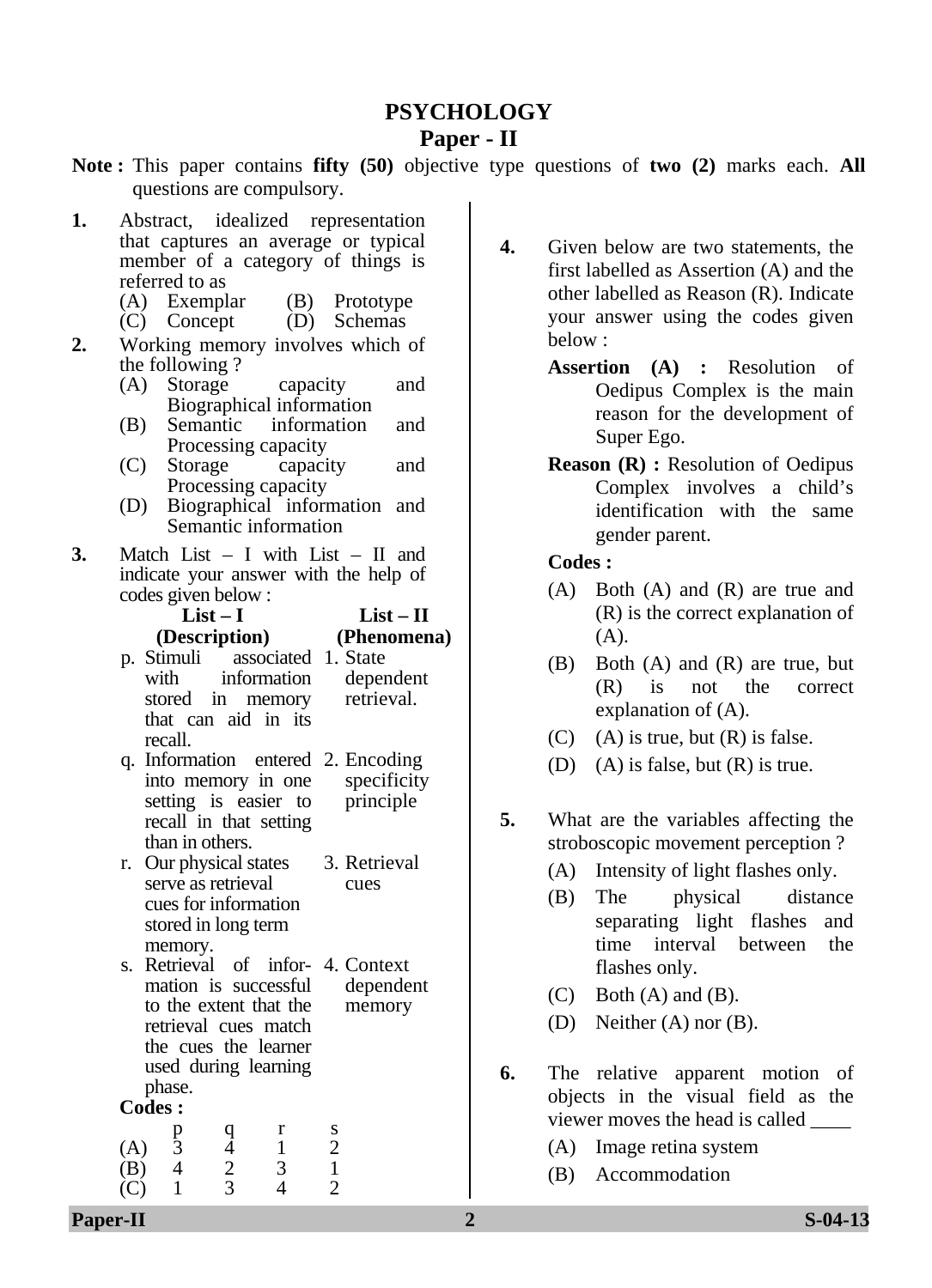(C) Motion parallax

The eye-head system

| (B) |  |  |
|-----|--|--|
| (C) |  |  |

## मनोविज्ञान

#### **¯ÖÏ¿®Ö¯Ö¡Ö – II**

**निर्देश :** इस प्रश्नपत्र में **पचास (50)** बहु-विकल्पीय प्रश्न हैं । प्रत्येक प्रश्न के **दो (2)** अंक हैं । **सभी** प्रश्न अनिवार्य हैं ।

1. अमूर्त, आदर्श प्रस्तुतिकरण जो वस्तुओं की श्रेणी के औसत या प्रारुपिक मद को ग्रहण करता है, क्या कहलाता है ?<br>(A) प्रतिमान (] (B) ञादि प्ररुप<br>(D) योजन  $(C)$  अवधारणा **2.** कार्यकारी स्मृति निम्नलिखत में से किसे अंतर्ग्रस्त करती है ?  $(A)$  संग्रह क्षमता और जीवन सम्बन्धी सूचना (B) अर्थगत सुचना और प्रक्रमण क्षमता  $(C)$   $\vec{R}$  संग्रह क्षमता और प्रक्रमण क्षमता (D) जीवन सम्बन्धी सूचना और अर्थगत सूचना 3. सूची – I को सूची – II के साथ सूमेलित कीजिये और नीचे दिये कोडों से सही उत्तर बताइए $:$ <u>सूची</u> – I **(¾µÖÖܵÖÖ)**  Öसूची – II **(¯Ö׸ü'Ö™ü®ÖÖ)**  p. स्मृति में संचित सूचना के 1. स्थिति आधारित साथ जुड़े उद्दीपन जो उसे पुन: स्मरण करने में सहायता कर सकता है । q. आई सूचना को उसी पुन: प्राप्ति एक संदर्भ में स्मृति में 2. इनकोडिंग संदर्भ मे पुन:स्मरण करना ज्यादा आसान होता ह<del>ै</del> स्पेसिफिसिटी r. संचित सूचना के लिये 3. पुन:प्राप्ति संकेत s. बजाय दूसरे संदर्भ में । दीर्धकालिक स्मृति मे प्रिंसीपल हमारी भौतिक स्थिति पनर्प्राप्ति संकेत का कार्य करती है । सूचना का पुन:प्रापण उसी 4. संन्दर्भ आश्रित सीमा तक सफल होता है<br>जहाँ तक पुन:प्रापण संकेत सिखुए द्वारा अधिगम चरण के दौरान उपयोग किये गये संकेतों के साथ मेल खाते हैं । स्मृति **कोड:** p q r s

(A) 3 4 1 2

- 4. नीचे दो कथन दिये गये हैं. पहले को अभिकथन (A) और दुसरे को तर्क (R) का नाम दिया गया है । नीचे दिये कोडों की सहायता से सही उत्तर बताइए $\cdot$ :
	- **अभिकथन (A) :** इडिपस मनोग्रंथि का समाधान पराअहम् के विकसित होने का मुख्य कारण है ।
	- **तर्क (R) :** इडिपस मनोग्रंथि का समाधान बच्चे के अपने समान जेंडर के अभिभावक के साथ तादात्मय से सम्बन्धित है ।

#### <u>कोड :</u>

- $(A)$   $(A)$  और  $(R)$  दोनों सत्य हैं और  $(R)$ , (A) की सही व्याख्या है ।
- $(B)$   $(A)$  और  $(R)$  दोनों सत्य है परन्तु  $(R)$ , (A) की सही व्याख्या नहीं है ।
- $(C)$   $(A)$  सत्य है, परन्तु  $(R)$  असत्य है ।
- $(D)$   $(A)$  असत्य है, परन्तु  $(R)$  सत्य है ।
- **5.** घूर्णनदर्शी गति प्रत्यक्षण (अनुभूति) को प्रभावित करने वाले चर कौन से हैं ?
	- $(A)$  सिर्फ प्रकाश दीप्ति (या चमक) की तीव्रता
	- (B) प्रकाश दीप्ति और चमकने के बीच समय अंतराल को पृथक करने वाली भौतिक दूरी ।
	- $(C)$   $(A)$  और  $(B)$  दोनों
	- $(D)$   $(A)$  और  $(B)$  दोनों नहीं
- 6. दृष्टा द्वारा सिर को हिलाने पर दृष्टि गोचर क्षेत्र में वस्तुओं की तुलनात्मक सुव्यक्त गति क्या कहलाती है ?
	- $(A)$  बिंब चक्षुपटल तंत्र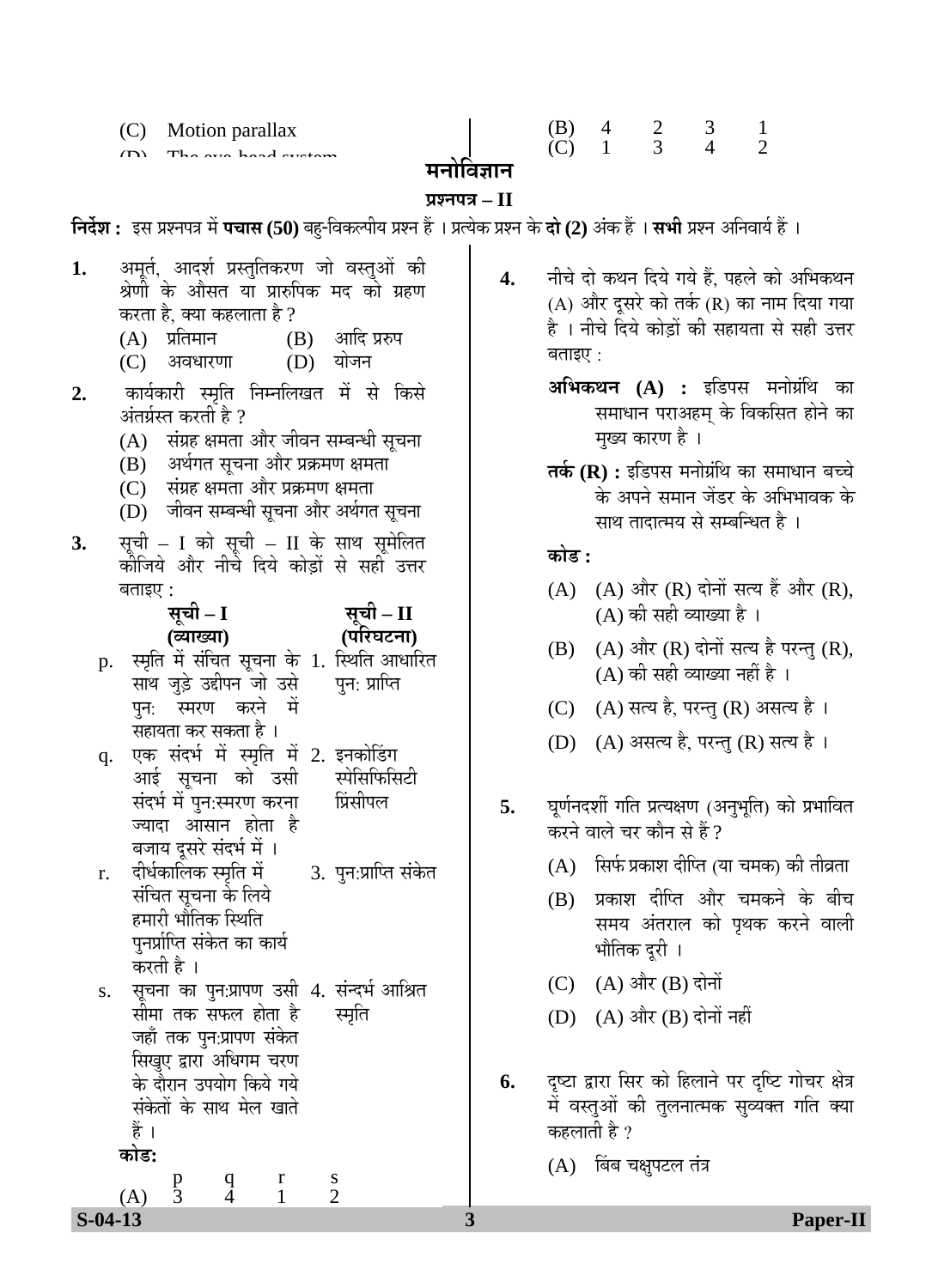|    | समंजन<br>(B)                                                                                                                                    | S<br>r<br>p<br>$\mathbf q$                                                |
|----|-------------------------------------------------------------------------------------------------------------------------------------------------|---------------------------------------------------------------------------|
|    | गति दिगंतराभास<br>(C)                                                                                                                           | $\mathbf{2}$<br>$\mathbf{1}$<br>3<br>$\overline{4}$<br>(A)                |
|    | नेत्र-सिर तंत्र                                                                                                                                 | 3<br>$\overline{2}$<br>(B)<br>$\mathbf{1}$<br>$\overline{4}$              |
|    | (D)                                                                                                                                             | $\overline{2}$<br>$\mathfrak{Z}$<br>$\mathbf{1}$<br>(C)<br>$\overline{4}$ |
| 7. | Match List $-$ I with List $-$ II and                                                                                                           | $\overline{4}$<br>$\mathbf{1}$<br>3<br>$\overline{2}$<br>(D)<br>10.       |
|    | indicate your answer by using the<br>codes given below :                                                                                        | Which part of the brain is responsible.<br>for skilled movements?         |
|    | $List-I$<br>$List - II$                                                                                                                         | Thalamus<br>(A)                                                           |
|    | (Illusions)<br>(Explanations)                                                                                                                   | Prefrontal cortex<br>(B)                                                  |
|    | Ames Illusion<br>1. Angle of regard<br>p.                                                                                                       | Pons<br>(C)                                                               |
|    | hypothesis.                                                                                                                                     | Cerebellum<br>(D)                                                         |
|    | 2. Framing effects<br>Muller-Layer<br>q.                                                                                                        |                                                                           |
|    | Illusion                                                                                                                                        | 11.<br>Match the List $- I$ with List $- II$ and                          |
|    | Ponzo Illusion<br>3. Perspective<br>r.                                                                                                          | indicate your answer with the help of                                     |
|    | Constancy                                                                                                                                       | codes given below :                                                       |
|    | Theory                                                                                                                                          | $List-I$<br>$List - II$ (Type of                                          |
|    | 4. Transactionalism<br><b>Moon Illusion</b><br>S.                                                                                               | <b>Reinforcements</b><br>(Phenomena)                                      |
|    | <b>Codes:</b>                                                                                                                                   | and Punishment)                                                           |
|    | S<br>r<br>p<br>q                                                                                                                                | studying<br>is 1. Punishment<br>If<br>p.                                  |
|    | $\mathfrak{Z}$<br>$\mathbf{2}$<br>$\mathbf{1}$<br>$\overline{4}$<br>(A)                                                                         | followed by a high                                                        |
|    | $\mathfrak{Z}$<br>$\sqrt{2}$<br>$\mathbf{1}$<br>(B)<br>$\overline{4}$                                                                           | grade on exam, then                                                       |
|    | $\overline{c}$<br>$\overline{4}$<br>$\mathfrak{Z}$<br>$\mathbf{1}$<br>(C)<br>$\overline{3}$<br>$\overline{2}$<br>$\overline{4}$<br>$\mathbf{1}$ | incidence<br>of<br>the                                                    |
|    | (D)                                                                                                                                             | studying<br>before                                                        |
| 8. | Out of the following, who has not                                                                                                               | exams will increase.                                                      |
|    | explained intelligence<br>as<br>having                                                                                                          | Positive<br>If leaving from 2.<br>q.<br>Reinforcement                     |
|    | more than one component at higher                                                                                                               | room removes you<br>from<br>noisy                                         |
|    | order level?                                                                                                                                    | $\rm{a}$<br>roommate, then the                                            |
|    | Cattell<br>(A)                                                                                                                                  | time<br>you<br>spend                                                      |
|    | Guilford<br>(B)                                                                                                                                 | away from your                                                            |
|    | (C)<br>Jensen                                                                                                                                   | room will increase.                                                       |
|    | (D)<br>Thurston                                                                                                                                 | 3.<br>If your teacher<br>Omission<br>r.                                   |
|    |                                                                                                                                                 | embarasses you for<br>Training                                            |
| 9. | Match the following items of $List - I$                                                                                                         | asking question in                                                        |
|    | with $List - II$ and indicate your                                                                                                              | the class, then the                                                       |
|    | answer with the help of given codes                                                                                                             | likelihood of                                                             |
|    | given below:                                                                                                                                    | asking the                                                                |
|    | $List-I$<br>$List - II$                                                                                                                         | questions in the                                                          |
|    | (Neurotransmitter)<br>(Location)<br>1. Mid brain                                                                                                | class will decrease.                                                      |
|    | Acetylcholine<br>p.<br>Serotonin<br>2. Autonomic                                                                                                | If<br>Negative<br>your<br>parent 4.<br>S.                                 |
|    | q.<br>nervous system                                                                                                                            | withholds affection<br>Reinforcement                                      |
|    | Adrenalin<br>3. Brain Stem<br>r.                                                                                                                | whenever<br>you                                                           |
|    | Dopamine<br>4. Neuromuscular<br>S.                                                                                                              | watch TV, the time<br>you spend in front                                  |
|    | junction                                                                                                                                        | of<br>TV<br>will                                                          |
|    | <b>Codes:</b>                                                                                                                                   | decrease.                                                                 |
|    |                                                                                                                                                 |                                                                           |

**Paper-II** S-04-13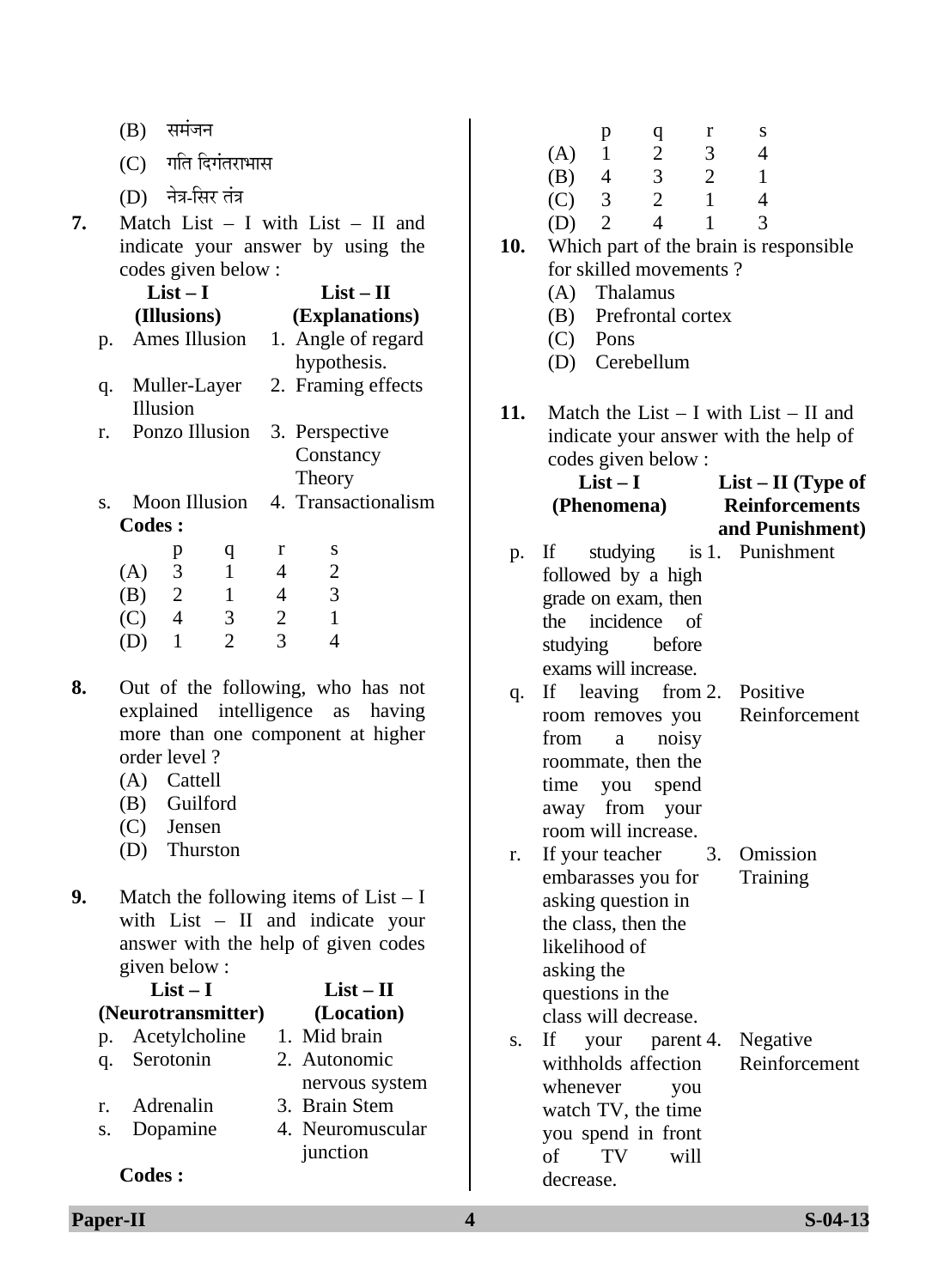|    |                | <b>Codes:</b>           |                                                              |                                                                              |                                                                           |                                                                                                                                             |     | कोड :                                                                     |
|----|----------------|-------------------------|--------------------------------------------------------------|------------------------------------------------------------------------------|---------------------------------------------------------------------------|---------------------------------------------------------------------------------------------------------------------------------------------|-----|---------------------------------------------------------------------------|
| 7. |                | (A) 2<br>$(D)$ 2        | p<br>(B) 2<br>$(C)$ 2 4<br>उत्तर का चयन कीजिए :              | $\mathbf q$<br>$\overline{4}$<br>3 <sup>7</sup><br>$\mathbf{1}$              | r<br>$\mathfrak{Z}$<br>$\overline{1}$<br>$\mathbf{1}$<br>3                | S<br>$\mathbf{1}$<br>$\overline{4}$<br>3<br>$\overline{4}$<br>सूची - I को सूची - II के साथ सूमेलित<br>कीजिये और नीचे दिये कोडों से अपने सही | 10. | (A)<br>(B)<br>(C)<br>(D)<br>मस्तिष्व<br>गतियों ,                          |
|    |                |                         | सूची - I                                                     |                                                                              |                                                                           | सूची - II                                                                                                                                   |     | (A)<br>(B)                                                                |
|    |                |                         | (भ्रान्ति)<br>p. एम्स भ्रान्ति                               |                                                                              |                                                                           | (व्याख्या)<br>1. एंगल ऑफ रिगार्ड<br>हाइपोथीसिस                                                                                              |     | (C)<br>(D)                                                                |
|    | q.<br>r.<br>S. | मून भ्रान्ति            | पोंज़ो भ्रान्ति                                              |                                                                              |                                                                           | म्यूलर-लायर भ्रान्ति 2. फ्रेमिंग प्रभाव<br>3. परिप्रेक्ष्य स्थैर्य सिद्धान्त<br>4. संव्यवहारवाद<br>(ट्रांसेक्शनेलिज़्म)                     | 11. | सूची –<br>और नी<br>करें :                                                 |
|    |                | कोड :                   |                                                              |                                                                              |                                                                           |                                                                                                                                             |     | सू<br>पा                                                                  |
|    |                | (A)<br>(B) 2<br>$(C)$ 4 | p<br>$\mathfrak{Z}$                                          | $\mathbf{q}$<br>$\mathbf{1}$<br>$\sim$ 1<br>3 <sup>7</sup><br>$\overline{2}$ | r<br>$\overline{4}$<br>$\overline{4}$<br>$\overline{2}$<br>$\overline{3}$ | ${\bf S}$<br>$\boldsymbol{2}$<br>$\overline{\phantom{a}}$<br>$\mathbf{1}$<br>$\overline{4}$                                                 | p.  | यदि पढ़<br>में अधिव<br>है, तो पि<br>पढ़ने व                               |
| 8. |                | $(D)$ 1<br>(A)          | अधिक भाग होते हैं ?<br>कैट्टेल<br>(B) गिलफोर्ड<br>(C) जेन्सन |                                                                              |                                                                           | निम्नलिखित में से किसने यह स्पष्ट नहीं किया<br>है कि बुद्धि में हायर ऑर्डर लेवल पर एक से                                                    | q.  | जाएगी<br>यदि कम<br>आप को<br>सहपाठी<br>तो फिर<br>बाहर व्य<br>आपका<br>जाएगा |
|    |                |                         | (D) थर्स्टोन                                                 |                                                                              |                                                                           |                                                                                                                                             | r.  | यदि आ<br>कक्षा में                                                        |
| 9. |                |                         | सही उत्तर का चयन कीजिए :<br>सूची - I<br>(तंत्रिकासंचाली)     |                                                                              |                                                                           | सूची - I की मदों के सूची - II की मदों के<br>साथ सुमेलित कीजिये और नीचे दिये कोडों से<br>सूची– II<br>(स्थान)                                 | S.  | कर आप<br>करता है<br>प्रश्न पूछ<br>कम हो ग<br>जब क                         |
|    | p.<br>q.<br>r. |                         | ऐसिटिलकोलीन<br>सिरोटोनिन<br>एड्रीनेलीन                       |                                                                              |                                                                           | 1. मध्य मस्तिष्क<br>2. स्वचालित तंत्रिका तंत्र<br>3. मस्तिष्क स्तम्भ                                                                        |     | देखते है<br>माता-पि<br>करना बं<br>टी वी '<br>व्यतीत                       |
|    | S.             |                         | डोपामाइन                                                     |                                                                              |                                                                           | 4. तंत्रिका-पेशी संधि                                                                                                                       |     |                                                                           |

|     | р | a | r | S |
|-----|---|---|---|---|
| (A) |   | 2 | 3 |   |
| (B) | 4 | 3 | 2 |   |
| (C) | 3 | 2 |   |   |
| (D) |   | 4 |   | 3 |

- ष्क का कौन सा भाग कुशलता सम्बन्धी  $\check{\mathsf{I}}$  / हरकतों के लिये जिम्मेदार होता है ?
	- थैलेमस (चेतक)
	- ललाटिका पूर्व कोर्टेक्स
	- पौन्स
	- लघुमस्तिष्क (सैरीबैलम)
- $-$  I को सूची– II के साथ सुमेलित करें नीचे दिये कोडों से अपने उत्तर का चयन

 $\overline{\mathbf{F}}$ ची – I **(¯Ö׸ü'Ö™ü®ÖÖ)** 

## सूची – II (प्रबलन एवं दण्ड का प्रकार)

- यदि पढ़ने के बाद परीक्षा 1. दण्ड <sup>धक ग्रेड प्राप्त होता</sup> फिर परीक्षा से पूर्व को आवृत्ति बढ़ जाएगी ।
- q. यदि कमरे से बाहर आना 2. सकारात्मक को शोर करने वाल<mark>े</mark><br>ग्री से दूर करता है  $\bar{\mathbf{x}}$  अपने कमरे से व्यतीत होने वाला ग समय बढ<del>़</del> पुनर्बलन  $\mathbf{I}$
- गपका अध्यापक में आपसे प्रश्न पूछ iापको शर्मसार है तो फिर कक्षा में ।छने की संभाविता कम हो जायेगी । 3. चूक⁄छूट प्रशिक्षण
- s. जब कभी आप टी वी 4. नकारात्मक प्रबलन हैं और आपके पेता आपसे स्नेह बंद कर देते हैं, तो के सामने समय करना कम हो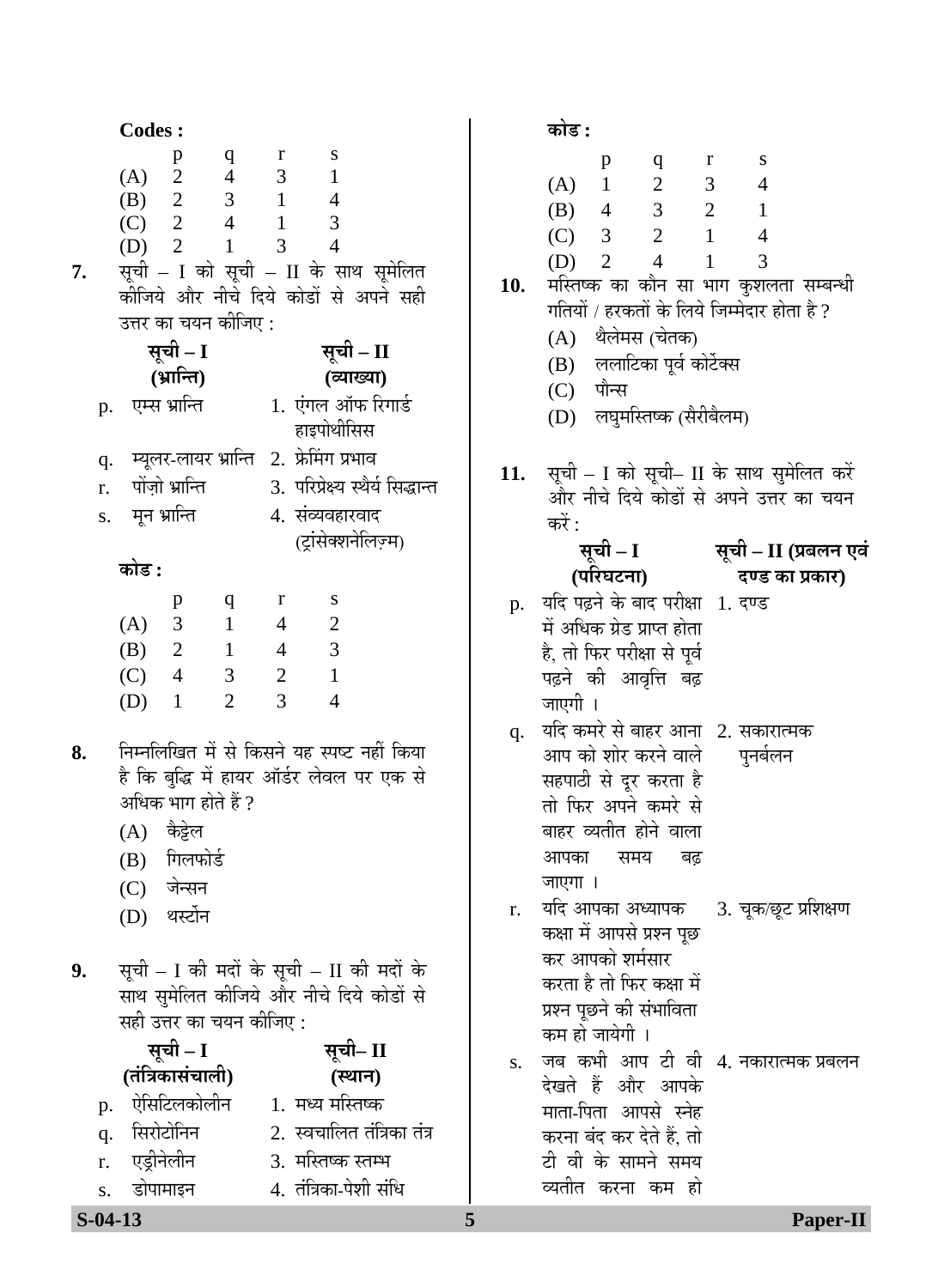जायेगा ।

#### <u>कोड़ :</u>

|     | p | q | r | S |
|-----|---|---|---|---|
| (A) | 2 | 4 | 3 | 1 |
| (B) | 2 | 3 | 1 | 4 |
| (C) | 2 | 4 | 1 | 3 |
| (D) | 2 |   | 3 | 4 |

- **12.** In the present era of competitive marketing some of the companies are offering door-to-door sales services. In such case which kind of reinforcement schedule is practised by the company for their sales executives ?
	- (A) Fixed-ratio schedule
	- (B) Fixed-interval schedule
	- (C) Variable-ratio schedule
	- (D) Variable-interval schedule
- **13.** Which of the following is most effective in conditioning ?
	- (A) Backward Conditioning
	- (B) Delayed Conditioning
	- (C) Simultaneous Conditioning
	- (D) Trace Conditioning
- **14.** Which one of the following explanation may be considered as relatively appropriate for determining intelligence ?
	- $(A)$  Main contribution of genetic factors and only negligible contribution of environmental factors.
	- (B) Considerable contribution of genetic factors and some

contribution of economic factors.

- (C) Some contribution of genetic factors and main contribution of social and other factors.
- (D) Major contribution of genetic factors and some contribution of environmental factors.

**15.** Match the motivational constructs/concepts with their description and select the correct answer using the codes given below :

| List – I<br>(Concepts) |               |   |   |                    | $List-II$<br>(Description) |                                        |
|------------------------|---------------|---|---|--------------------|----------------------------|----------------------------------------|
| p.                     | Instincts     |   |   |                    |                            | 1. Expectations of<br>desired outcome. |
| q.                     | Needs         |   |   |                    |                            | 2. Push us to action.                  |
| r.                     | <b>Drives</b> |   |   | 3. Are innate.     |                            |                                        |
| S.                     | Incentives    |   |   | 4. Create tension. |                            |                                        |
|                        | <b>Codes:</b> |   |   |                    |                            |                                        |
|                        |               | p | q | r                  | S                          |                                        |
|                        | (A)           | 1 | 2 | 3                  | 4                          |                                        |
|                        | (B)           | 3 | 4 | $\mathbf{1}$       | $\overline{2}$             |                                        |
|                        | (C)           | 3 | 4 | 2                  | $\mathbf{1}$               |                                        |
|                        |               | 3 | 2 | $\mathbf{1}$       | 4                          |                                        |
|                        |               |   |   |                    |                            |                                        |

**16.** Who among the following presented decisive experimental evidence for exploration and curiosity to be motivational concepts ?

- (A) Fantz
- (B) Lorenz
- (C) Gibson
- (D) Harlow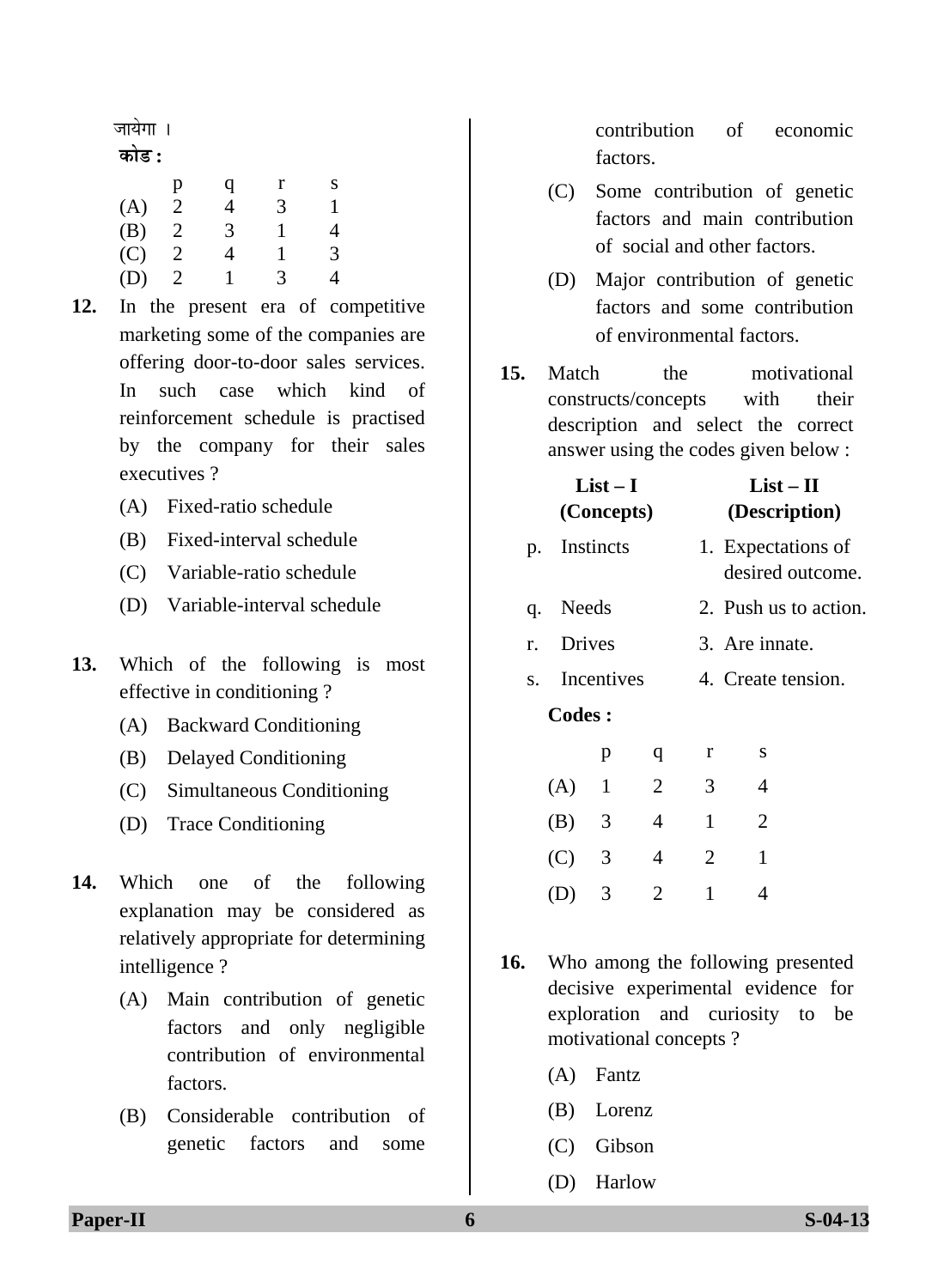- **17.** Out of the following, which approach used in assessment of intelligence is oldest one ?
	- (A) Psychometric Approach
	- (B) Biological Approach
	- (C) Culture Fair
	- (D) Chronometric Analysis
- 12. प्रतिस्पर्धात्मक विपणन के वर्तमान युग में कुछ कम्पनियाँ घर-घर बिक्री की सेवाएँ प्रदान कर रही हैं । ऐसी स्थिति में कम्पनी द्वारा अपने विक्रय कार्यपालकों के लिये कौन से प्रकार की प्रबलन अनसची का प्रयोग किया जाता है ?
	- (A) स्थिर-अनुपात अनुसूची
	- (B) स्थिर-अन्तराल अनुसूची
	- (C) परिवर्ती-अनुसूची अनुसूची
	- (D) परिवर्ती-अन्तराल अनुसूची
- 13. अनुबंधन में निम्नलिखित में से क्या सर्वाधिक प्रभावपूर्ण है ?
	- $(A)$  पश्चवर्ती अनुबंधन
	- $(B)$  विलम्बित अनुबंधन
	- (C) समकालिक अनुबंधन
	- (D) अनुशेषानुबंधन
- 14. बुद्धि का निर्धारण करने के लिये निम्नलिखित में से किस व्याख्या को तुलनात्मक रूप से उपयुक्त समझा जा सकता है ?
- $(A)$  जैविक कारकों का मुख्य योगदान और वातावरणीय कारको<sup>ँ</sup>का सिर्फ नगण्य योगदान ।
- $(B)$  जैविक कारकों का काफी योगदान और आर्थिक कारकों का कुछ योगदान ।
- (C) जैविक कारकों का कुछ योगदान और सामाजिक एवं अन्य कारकों का मुख्य योगदान ।
- (D) जैविक कारकों का बड़ा योगदान और वातारण सम्बन्धी कारकों का कुछ योगदान ।
- 15. सूची-I में दी अभिप्रेरणात्मक अवधारणाओं को सूची-II में दिये उनके विवरण के साथ सुमेलित कीजिए और नीचे दिये कोडों से सही उत्तर का चयन कीजिए  $\cdot$

| सूची – I<br>(अवधारणाएँ) |    |                 |                          |                |           | सूची – II<br>(विवरण)       |
|-------------------------|----|-----------------|--------------------------|----------------|-----------|----------------------------|
|                         |    | p. मूलप्रवृत्ति |                          |                | अपेक्षा । | 1.  वांछित परिणाम की       |
|                         | q. | आवश्यकता        |                          |                | करना ।    | 2. क्रिया के लिये प्रेरित  |
|                         |    | r. अन्तर्नोद    |                          |                |           | 3. अन्तर्जात होती है ।     |
|                         |    | s. प्रोत्साहन   |                          |                |           | 4.  तनाव उत्पन्न करती है । |
|                         |    | कोड :           |                          |                |           |                            |
|                         |    |                 | p                        | q              | r         | S                          |
|                         |    | (A)             | $\overline{\phantom{0}}$ | $\overline{2}$ | 3         | 4                          |
|                         |    | $(B)$ 3         |                          | 4              | 1         | $\overline{2}$             |
|                         |    | (C)             | 3                        | 4              | 2         | $\mathbf{1}$               |
|                         |    | (D)             | 3                        | $\overline{2}$ | 1         | $\overline{4}$             |

- 1**6.** अन्वेषण तथा जिज्ञासा के अभिप्रेरणात्मक अवधारणाएँ होने के लिये निर्णायक प्रयोगात्मक साक्ष्य किसने प्रस्तुत किया है ?
	- $(A)$  फ्रैट्ज़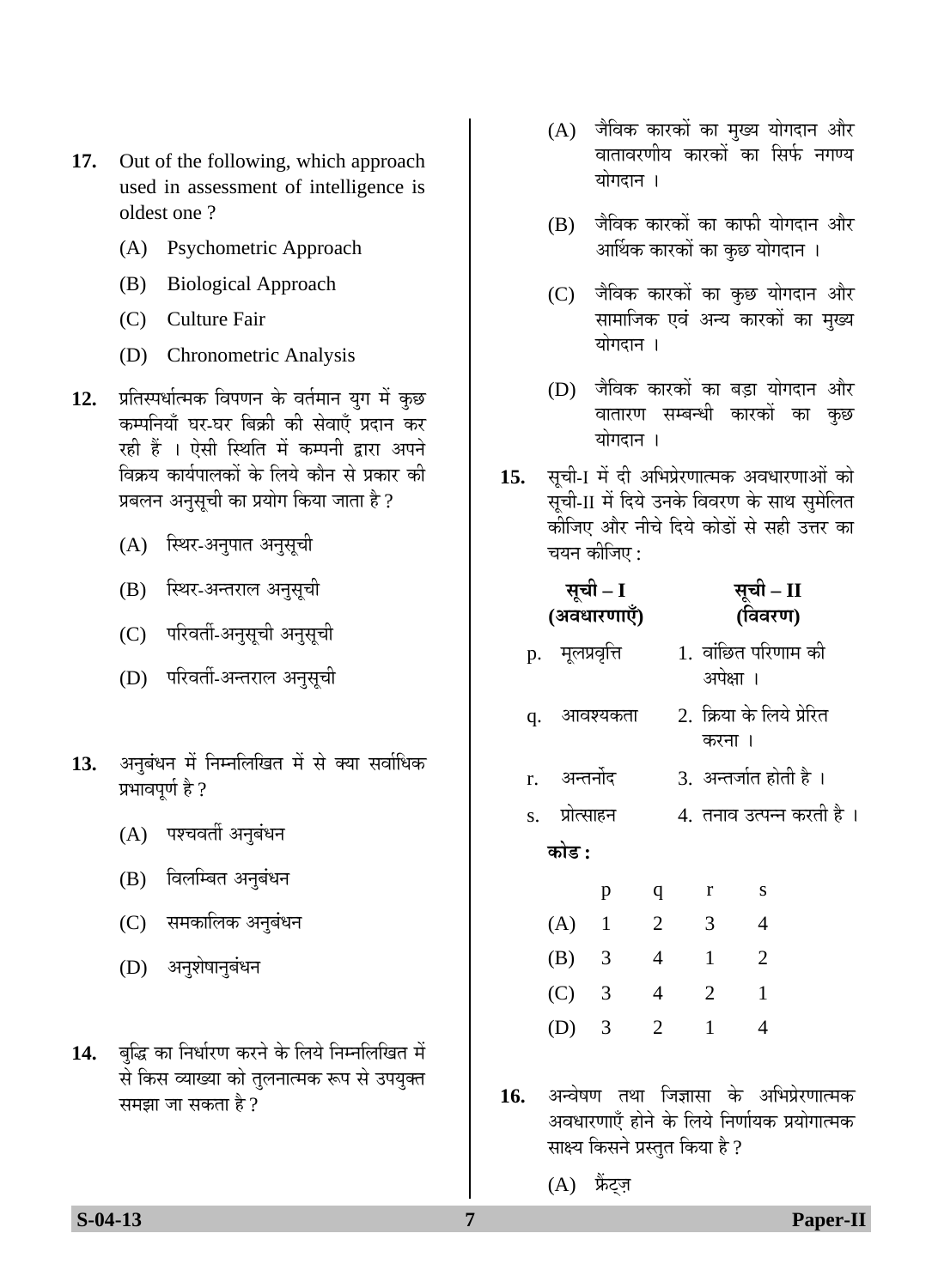- $(B)$  लॉरेंज
- $(C)$  गिबसन
- $(D)$  हार्लो
- 17. बुद्धि के आकलन में उपयोग किये जाने वाले उपागमों में से कौन सा सबसे पुराना है ?
	- $(A)$  पनोमितिक उपागम
	- (B) जैविक उपागम
	- $(C)$  कल्चर फेयर
	- $(D)$  कालमितिक विश्लेषण
- **18.** What are the immediate causes of the experience (feeling) of emotion as per James-Lange theory ?
	- 1. Reception of sensory stimuli by the cortex
	- 2. Interpretation of sensory stimuli by the cortex
	- 3. Changes in the visceral organs via the Autonomic Nervous System
	- 4. Changes in the skeletal muscles via the Somatic Nervous System

- $(A)$  1 and 2
- (B) 1 and 3
- (C) 2 and 3
- (D) 3 and 4
- **19.** Given below are two statements, one labelled as Assertion (A) and the other labelled as Reason (R). Indicate your answer using the codes given below :

**Assertion (A) :** The colours depend on the way the visual system

interprets the different wave lengths of light.

**Reason (R) :** Colour is the product of the visual system and not an inherent property of the visible spectrum.

#### **Codes :**

- (A) Both (A) and (R) are true and (R) is the correct explanation of  $(A).$
- (B) Both (A) and (R) are true, but (R) is not the correct explanation of (A).
- (C) (A) is true, but  $(R)$  is false.
- (D) (A) is false, but  $(R)$  is true.
- **20.** Match List–I with List–II and indicate your answer by using the codes giv en bel ow :

| $List-I$ |                    |                     | $List-II$         |  |                                                       |                         |
|----------|--------------------|---------------------|-------------------|--|-------------------------------------------------------|-------------------------|
|          | (Perceptual        |                     |                   |  |                                                       | (Explanation)           |
|          | Theory)            |                     |                   |  |                                                       |                         |
| p.       | <b>Spinal Gate</b> |                     |                   |  |                                                       | 1. A theory proposed    |
|          | Control            |                     |                   |  |                                                       | to explain motion       |
|          | Theory             |                     |                   |  | sickness.                                             |                         |
| q.       | Sensory            |                     |                   |  |                                                       | 2. There are three sets |
|          | Conflict           |                     |                   |  |                                                       | of receptors that       |
|          | Theory             |                     |                   |  |                                                       | respond differently     |
|          |                    |                     |                   |  | to different                                          |                         |
|          |                    |                     |                   |  | wavelengths.                                          |                         |
| r.       | Information        |                     |                   |  |                                                       | 3. Theory of pain that  |
|          | Storage size       |                     |                   |  |                                                       | focuses on afferent     |
|          | Theory             |                     |                   |  | nerve impulses                                        |                         |
|          |                    |                     |                   |  |                                                       | transmission from       |
|          |                    |                     |                   |  | the skin to the                                       |                         |
|          |                    |                     |                   |  | spinal cord.                                          |                         |
| S.       | Young-             |                     |                   |  |                                                       | 4. Perception of time   |
|          | Helmholtz          |                     |                   |  |                                                       | is constructed from     |
|          | Theory             |                     |                   |  | the amount of                                         |                         |
|          |                    |                     |                   |  |                                                       | memory storage.         |
|          | <b>Codes:</b>      |                     |                   |  |                                                       |                         |
|          |                    | p                   | q                 |  | r<br>S                                                |                         |
|          | (A)                | $\mathbf{1}$        | $\mathbf{2}$      |  | $\overline{4}$<br>3                                   |                         |
|          | (B)<br>(C)         | 3<br>$\overline{4}$ | $\mathbf{1}$<br>3 |  | $\overline{c}$<br>4<br>$\mathbf{1}$<br>$\overline{2}$ |                         |
|          |                    |                     |                   |  |                                                       |                         |

(D) 4 1 2 3

**Paper-II** S-04-13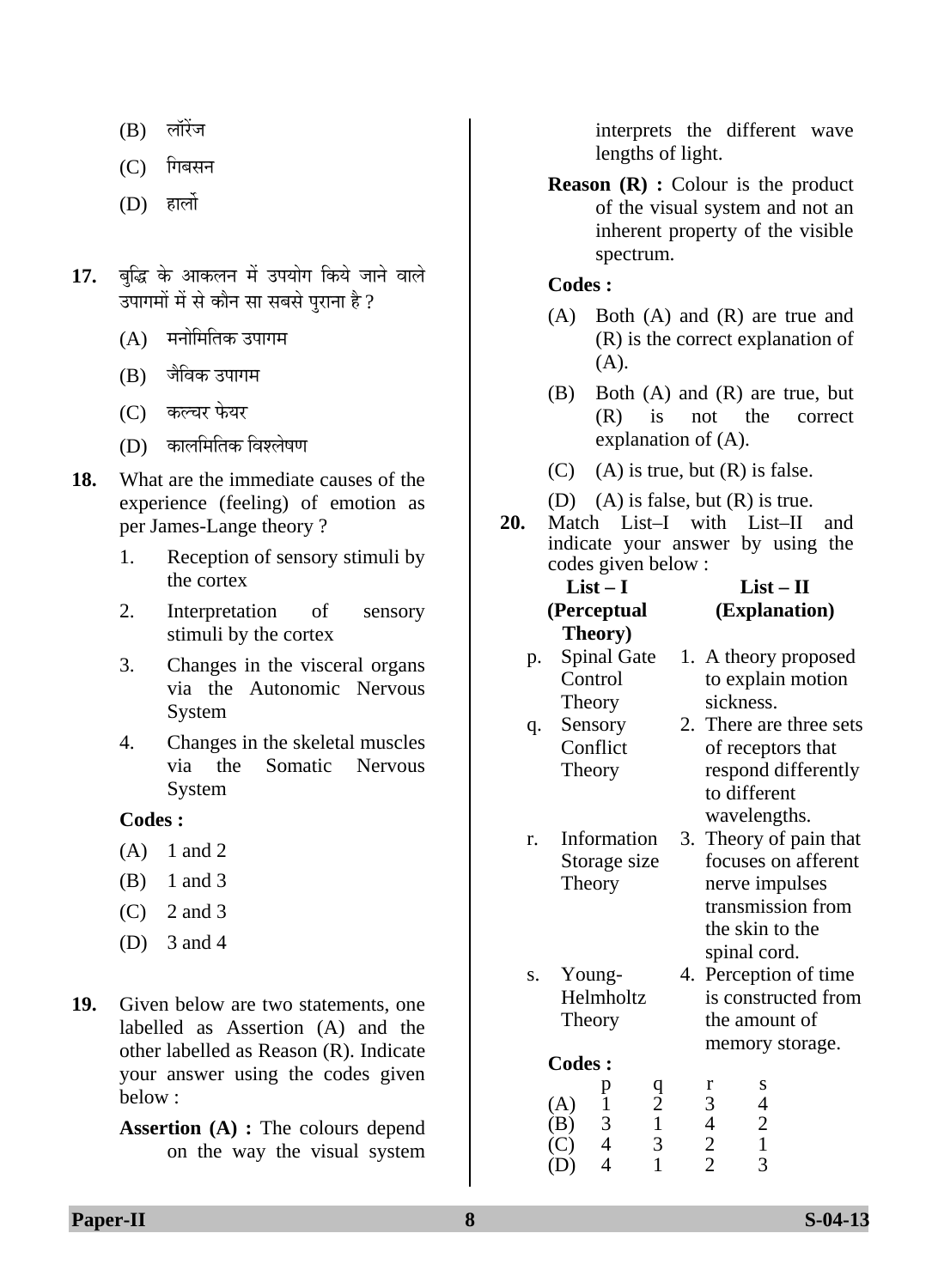- **21.** Given below are two statements, the first labelled as Assertion (A) and the other labelled as Reason (R). Indicate your answer using the codes given below :
	- **Assertion (A) :** It is believed that function of damaged brain cells is irrecoverable.
	- **Reason (R) :** Brain cells do not have Neurilemma.

- (A) Both (A) and (R) are true and (R) is the correct explanation of (A).
- (B) Both (A) and (R) are true, but (R) is not the correct explanation of (A).
- $(C)$  (A) is true, but  $(R)$  is false.
- (D) (A) is false, but  $(R)$  is true.
- 1**8.** जेम्ल-लॉगे सिद्धान्त के अनुसार संवेग के अनुभव (भावना) के तत्कालिक कारण क्या होते हैं ?
	- 1. कार्टेक्स द्रारा संवेदी उद्दीपन का अधिग्रहण ।
	- 2. ♦ कोर्टेक्स द्रारा संवेदी उद्दीपन का निर्वचन ।
	- 3. आन्त्रिक अंगों में स्वचालित स्नायुविक तंत्र के द्रारा परिवर्तन**ः**
	- 4. कायिक स्नायविक तन्त्र के मार्ग से .<br>कंकाली मांसपेशियों में परिवर्तन

<u>कोड :</u>

- $(A)$  1 और 2
- $(B)$  1 और 3
- $(C)$  2 और 3
- $(D)$  3 और 4
- 19. नीचे दो कथन दिये गये हैं. पहले को अभिकथन (A) और दुसरे को तर्क (R) का नाम दिया गया हे । नीचे दिये कोडों की सहायता से अपना उत्तर बताइए $\,$  :
- **अभिकथन (A) :** वर्ण इस पर निर्भर करता है कि दृष्टि तन्त्र प्रकाश तरंगों की भिन्न दीर्घताओं का निर्वचन कैसे करता है ।
- **तर्क (R) :** वर्ण, दृष्टिगत तंत्र का उत्पाद है, दृष्टिगोचर स्पेक्ट्रम का अंतर्जात गुणधर्म नहीं है $\perp$

<u>कोड :</u>

- $(A)$   $(A)$  और  $(R)$  दोनों सत्य हैं और  $(R)$ ,  $(A)$  की सही व्याख्या है।
- $(B)$   $(A)$  और  $(R)$  दोनों सत्य है परन्तु  $(R)$ ,  $(A)$  की सही व्याख्या नहीं है ।
- (C)  $(A)$  सत्य है, परन्तु (R) असत्य है।
- (D)  $(A)$  असत्य है, परन्तु (R) सत्य है।
- 20. सृची-I को सृची-II के साथ सुमेलित कीजिए और नीचे दिये कोर्डो की सहायता से अपना उत्तर दीजिए :

<u>सची – I</u> **(²ÖÖê¬ÖÖŸ´ÖÛú ×ÃÖ¨üÖ®ŸÖ) ¾µÖÖܵÖÖ)**  p. स्पाइनल <u>सची – II</u> **(**

- गेट 1. गतिजनित रूग्णता को ×»Ö‹ ÛÓú™ÒüÖê»Ö £µÖÖê¸üß ïÖ™ü Ûú¸ü®Öê Ûêú प्रस्तावित सि<mark>द्धान्त</mark>
- q. संवेदिक द्वंद 2. ग्राहियों के तीन ×ÃÖ¨üÖ®ŸÖ ÃÖ´Öã""ÖµÖ Æïü •ÖÖê ׳֮®Ö तरंगदीर्धताओं के प्रति
- r. सूचना भंडारण आकार सिद्धान्त
- s. यांग-हेल्महोल्टज थ्योरी
- सिद्धान्त जो त्वचा से पर फोकस करता है । 3. पीड़ा (दर्द) का मेरुदंड तक अभिवाही स्नायु आवेगों के प्रेषण

करते हैं ।

भिन्न रूप से प्रतिक्रिया

4) समय का अवबोध स्मति भंडारण की मात्रा से निर्मित होता है ।

## **कोड** : p q r s

(A)  $\begin{array}{cccc} p & q & r & s \\ 1 & 2 & 3 & 4 \\ (B) & 3 & 1 & 4 & 2 \end{array}$  (B) 3 1 4 2  $\begin{array}{cccc} \text{(C)} & 4 & 3 & 2 & 1 \\ \text{(D)} & 4 & 1 & 2 & 3 \end{array}$ (D) 4 1 2 3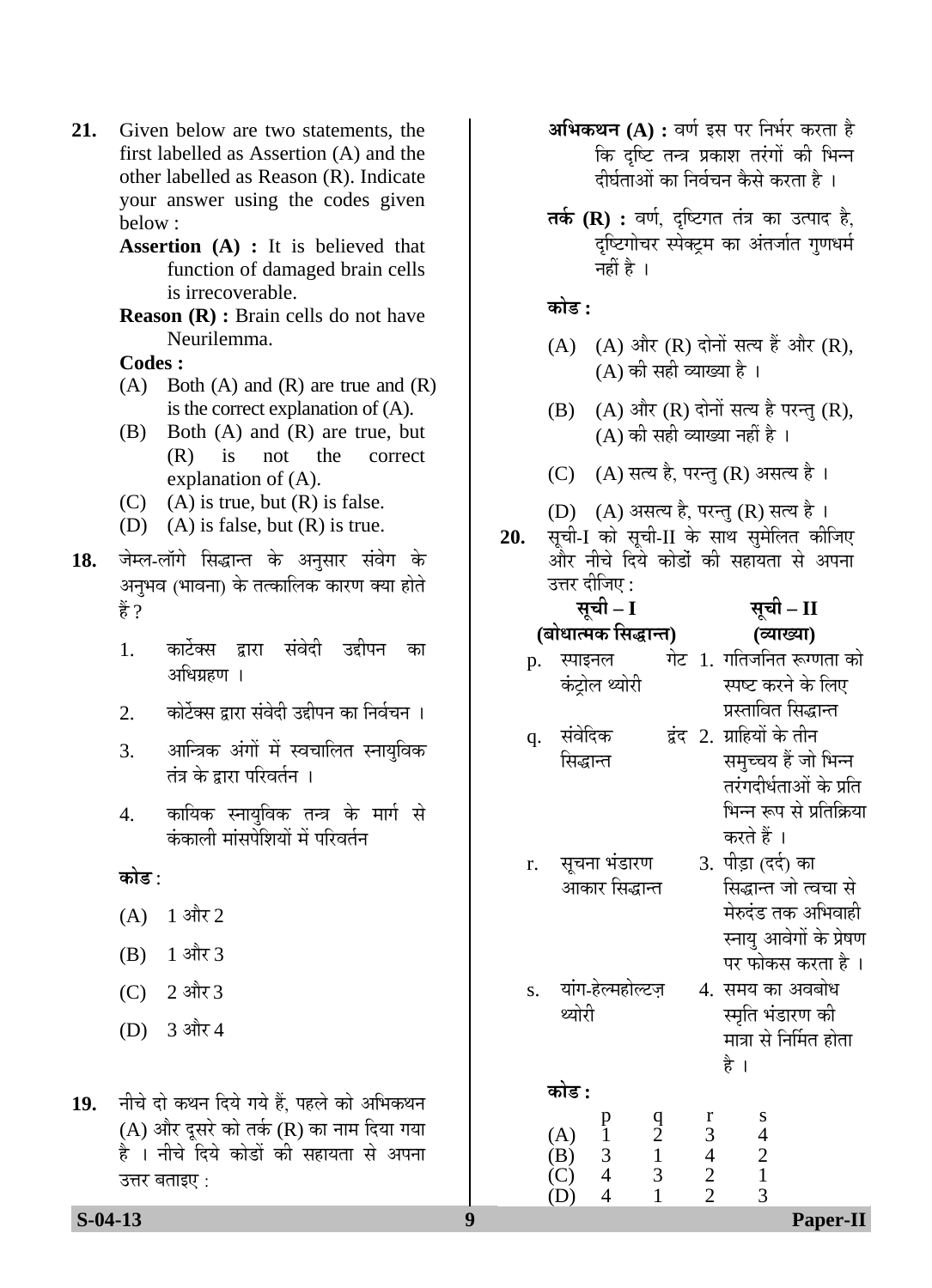- 21. नीचे दो कथन दिये गये हैं. पहले को अभिकथन  $(A)$  और दुसरे को तर्क (R) का नाम दिया गया है । नीचे दिये कोडों की सहायता से अपना उत्तर बताइए $\cdot$ 
	- **†×³ÖÛú£Ö®Ö (A) :** µÖÆü ´ÖÖ®ÖÖ •ÖÖŸÖÖ Æîü ×Ûú कोशिकाएँ अचिकित्स्य होती है ।
	- **तर्क (R) :** मस्तिष्क कोशिकाओं का  $\vec{a}$ त्रिकाच्छद (न्युरिलेमा) नहीं होता है ।
	- <u>कोड़ :</u>
	- (A)  $(A)$  और  $(R)$  दोनों सत्य हैं और  $(R)$ ,  $(A)$  की सही व्याख्या है ।
	- $(B)$   $(A)$  और  $(R)$  दोनों सत्य है परन्तु  $(R)$ ,  $(A)$  की सही व्याख्या नहीं है ।
	- $(C)$   $(A)$  सत्य है, परन्तु  $(R)$  असत्य है ।
	- (D) (A) असत्य है, परन्तु (R) सत्य है।
- **22.** Which of the following concepts are related with Cattel's theory of Personality ?
	- 1. Dynamic Lattice
	- 2. Specification Equation
	- 3. Orthogonal Rotation
	- 4. Ergs
	- $(A)$  2 and 4
	- (B) 2, 3 and 4
	- $(C)$  1, 2 and 4
	- (D) 1, 2, 3 and 4
- **23.** Given below are two statements, the first labelled as Assertion (A) and the other labelled as Reason (R). Indicate your answer using the codes given below :
	- **Assertion (A) :** The usual educational evaluation is aimed at maximizing examiner variance.
	- **Reason (R) :** Examiner variance is reduced with higher interscorer reliability.

 (A) Both (A) and (R) are true and (R) is the correct explanation of (A).

- (B) Both (A) and (R) are true, but (R) is not the correct explanation of (A).
- $(C)$  (A) is true, but  $(R)$  is false.
- (D) (A) is false, but (R) is true.
- **24.** Which of the following can be employed to assess the vocational interests of the subjects in guidance and counselling set up ?
	- 1. EPPS
	- 2. SVIB
	- 3. DAT
	- 4. GATB
	- $(A)$  2 only
	- $(B)$  1 and 2 only
	- (C) 3 and 4 only
	- (D) 2, 3 and 4 only
- **25.** In a multiple choice achievement test, item-remainder correlation can be best obtained through
	- (A) Point-bi-serial correlation
	- $(B)$  phi coefficient
	- (C) Contingency coefficient
	- (D) Rank difference correlation
- **26.** Read each of the following two statements, Assertion (A) and Reason (R). And indicate your answer using the codes given below :
	- **Assertion (A) :** Though not infallible, polygraph tests are administered to infer the truthfulness of the subject's responses.
	- **Reason (R) :** The assumption is that lying will be associated with lesser sympathetic activation.

- (A) Both (A) and (R) are true and (R) is the correct explanation of (A).
- (B) Both (A) and (R) are true, but (R) is not the correct explanation of (A).
- $(C)$  (A) is true, but  $(R)$  is false.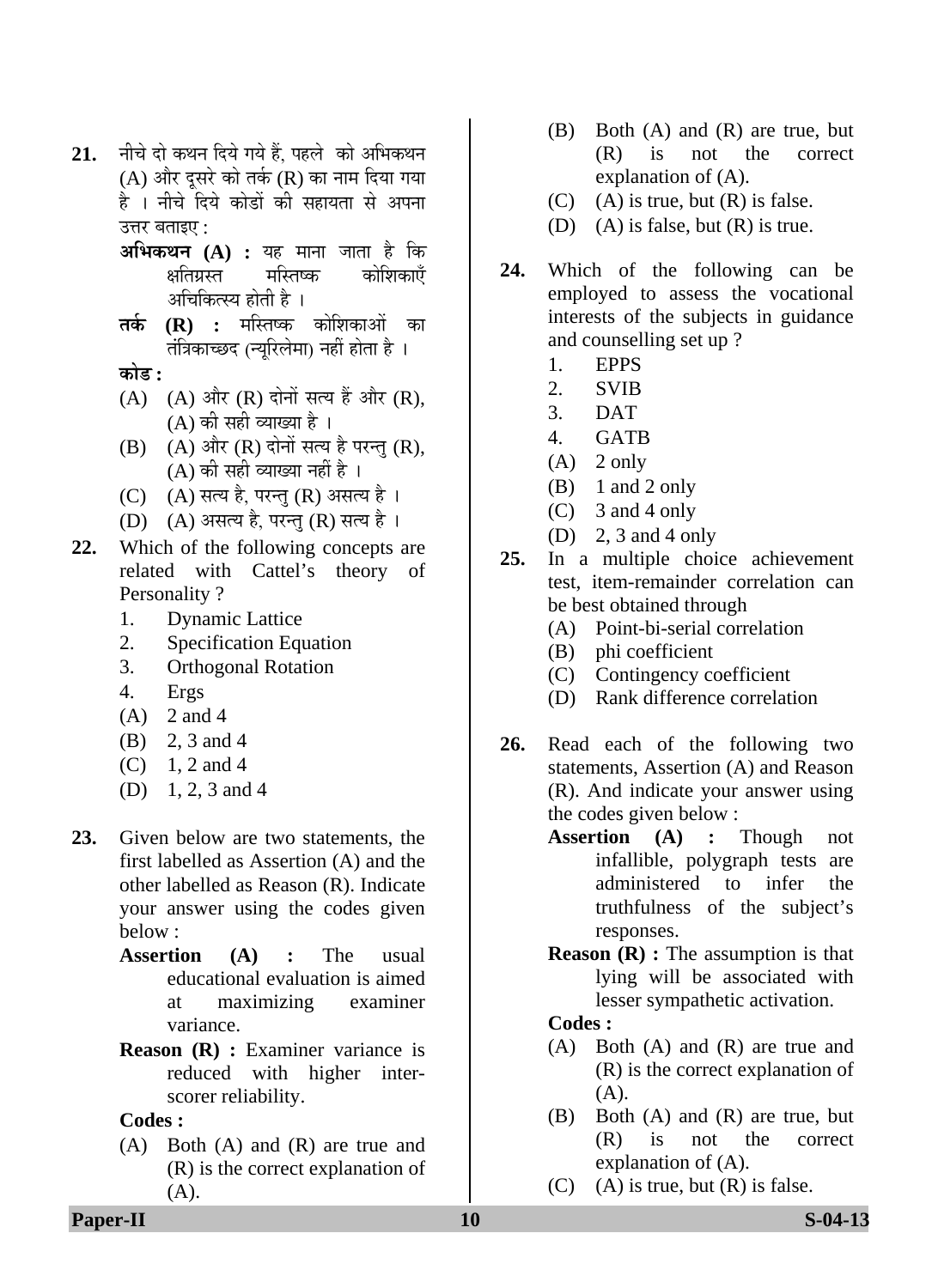|  | (D) (A) is false, but $(R)$ is true. |
|--|--------------------------------------|
|--|--------------------------------------|

**27.** Match List – I with List – II and indicate your answer with the help of codes given below :

|     |                | $List-I$                     |   | $List - II$                    |
|-----|----------------|------------------------------|---|--------------------------------|
|     |                | (Phenomenon)                 |   | (Psychologist)                 |
| p.  |                |                              |   | Two factor theory 1. Thurston  |
| q.  |                | Multifactor Theory 2. Jensen |   |                                |
|     |                | of Intelligence              |   |                                |
| r.  | Structure of   |                              |   | 3. Spearman                    |
|     |                | Intellect Model              |   |                                |
|     |                |                              |   | s. Level Theory of 4. Guilford |
|     | Intelligence   |                              |   |                                |
|     | <b>Codes:</b>  |                              |   |                                |
|     | р              |                              | r | S                              |
| (A) | $\overline{2}$ | $\frac{q}{3}$                |   |                                |
|     | $\overline{1}$ | $\overline{2}$               |   | 3                              |
|     |                | 3                            |   |                                |

- $(D)$  3 1 4 2 22. निम्नलिखित में से कौन सी अवधारणाएँ केट्टेल के व्यक्तित्व के सिद्धान्त के साथ सम्बन्धित हैं ?
	- 1. गत्यात्मक जाली
	- 2. विशिष्टि समीकरण
	- 3. लंबकोणीय घूर्णन
	- 4. अर्गस
	- $(A)$  2 और 4
	- $(B)$  2, 3 और 4
	- (C)  $1, 2$  और 4
	- $(D)$  1, 2, 3 और 4
- 23. नीचे दो कथन दिये गये हैं. पहले को अभिकथन (A) और दूसरे को तर्क (R) का नाम दिया गया है । नीचे दिये कोडों की सहायता से सही उत्तर का चयन करें :
	- **अभिकथन (A) :** प्राय: शैक्षिक मूल्यांकन का लक्ष्य परीक्षक प्रसारण अधिकतम करने का होता है ।
	- **तर्क (R) :** परीक्षक प्रसरण अंत:गणक विश्वसनीयता के साथ कम होता है ।

<u>कोड :</u>

 $(A)$   $(A)$  और  $(R)$  दोनों सत्य हैं और  $(R)$ , (A) की सही व्याख्या है ।

- $(B)$   $(A)$  और  $(R)$  दोनों सत्य है परन्तु  $(R)$ ,  $(A)$  की सही व्याख्या नहीं है ।
- (C) (A) सत्य है, परन्तु (R) असत्य है।
- (D) (A) असत्य है, परन्तु (R) सत्य है।
- 24. मार्गदर्शन तथा परामर्श की परिस्थिति में प्रयोज्यों की व्यावसायिक रूचियों का आकलन करने के लिये निम्नलिखित में से किसे नियोजित किया जा सकता है ?
	- 1. इ.पी.पी.एस.
	- 2. एस.वी.आई.बी.
	- 3. इी.ए.टी.
	- 4. जी.ए.टी.बी.
	- $(A)$  केवल 2
	- $(B)$  केवल 1 और 2
	- $(C)$  केवल 3 और 4
	- (D) केवल 2, 3 और 4
- 25. बह विकल्प उपलब्धि परीक्षण में, मद-अधिशेष सहसम्बन्ध निम्नलिखित के जरिये सर्वश्रेष्ठ पाया जा सकता है :
	- (A) बिन्दु-द्विक्रमिक सहसम्बन्ध
	- $(B)$  फाइ गुणांक
	- (C) काँटिंजन्सी गुणांक
	- (D) श्रेणी अन्तर सहसम्बन्ध
- 26. नीचे दो कथन दिये गये हैं. पहले को अभिकथन (A) और दूसरे को तर्क (R) का नाम दिया गया है । नीचे दिये गये कोडों की सहायता से सही उत्तर का चयन करें :
	- **अभिकथन (A) :** बहुआरेखीय परीक्षण, यद्यपि अचूक नहीं, प्रयोज्यों की प्रतिक्रियाओं को सच्चाई का अनुमान लगाने के लिये उनका उपयोग किया जाता है ।
	- **तर्क (R) :** मान्यता यह है कि झठ कम अनुकम्पी सक्रियण के साथ सम्बन्धित होगा ।

<u>कोड़ :</u>

- (A) (A) और  $(R)$  दोनों सत्य हैं और  $(R)$ ,  $(A)$  की सही व्याख्या है।
- $(B)$   $(A)$  और  $(R)$  दोनों सत्य है परन्तु  $(R)$ ,  $(A)$  की सही व्याख्या नहीं है ।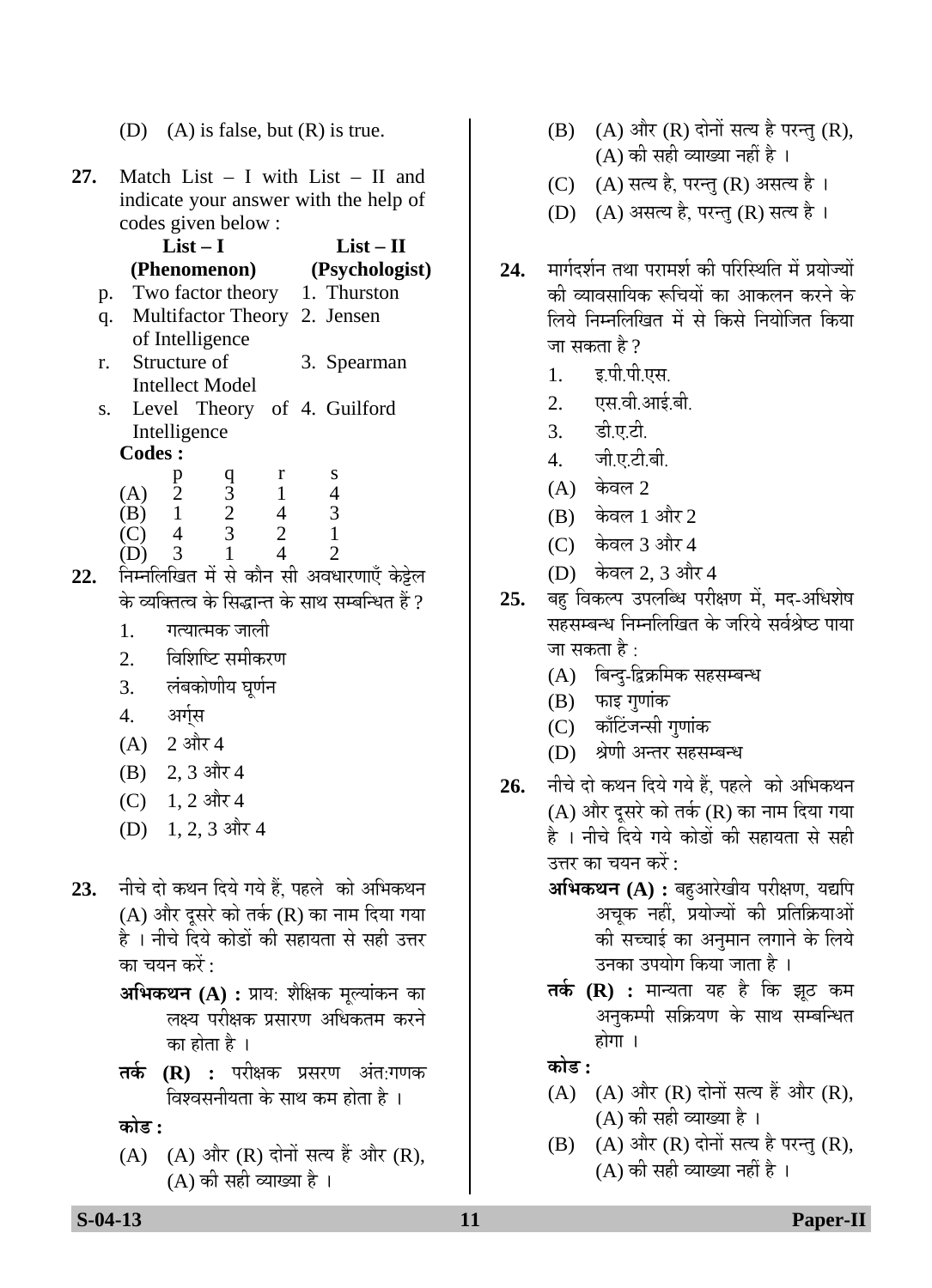- (C)  $(A)$  सत्य है, परन्तु (R) असत्य है।
- (D) (A) असत्य है, परन्तु (R) सत्य है।
- 27. सृची I को सृची II के साथ सुमेलित करें और नीचे दिये कोडों की सहायता से अपना उत्तर बताइए:

|    | सूची – I                             | सूची – II      |
|----|--------------------------------------|----------------|
|    | (परिघटना)                            | (मनोवैज्ञानिक) |
| p. | द्विकारक सिद्धान्त 1. थर्स्टोन       |                |
| q. | बुद्धि का बहुकारक 2. जेन्सन          |                |
|    | सिद्धान्त                            |                |
| r. | बुद्धि प्रतिमान की     3.  स्पियरमैन |                |
|    | संरचना                               |                |
| S. | बुद्धि का स्तर 4. गिलफोर्ड           |                |
|    | सिद्धान्त                            |                |
|    |                                      |                |

|     | p              | a |                             |   |
|-----|----------------|---|-----------------------------|---|
| (A) | $\overline{2}$ | 3 |                             | 4 |
| (B) |                | 2 |                             | 3 |
| (C) |                | 3 | $\mathcal{D}_{\mathcal{A}}$ |   |
| (D) |                |   |                             |   |

- 28. Where is the borderline between deficiency and growth needs among Maslow's fives?
	- (A) Safety needs and needs to belong
	- (B) Safety needs and physiological needs
	- (C) Esteem needs and self actualization
	- (D) Needs to belong and esteem needs
- **29.** A verbal message passes through various parts of brain for final audibility.
	- I. Inferior Colliculi
	- II. Medial Geniculate Body
	- III. Primary Auditory Cortex
	- IV. Superior Olives

- (A) I, II, III, IV
- (B) III, II, I, IV
- (C) II, III, I, IV
- (D) IV, I, II, III
- **30.** Which part of the brain is responsible for transferring short term memory to long term memory ?
	- (A) Amygdala
	- (B) Hypothalamus
	- (C) Hippocampus
	- (D) Cerebellum
- **31.** Which of the following approaches emphasize the role of unconscious in "feelings and thoughts" of an individual ?
	- (A) Cognitive
	- (B) Developmental
	- (C) Humanistic
	- (D) Psychoanalytic
- **32.** Children first demonstrate a rudimentary understanding of syntax during the <u>equal</u> stage.
	- (A) Babbling
	- (B) One-word
	- (C) Two-word
	- D( ) Three-word
- **33.** The Chess Master selects his next move by considering moves that would threaten his opponent's queen. His opponent, a chess-playing computer selects its next move by considering all possible moves. The chess master is using \_\_\_\_\_ and the computer is using \_\_\_\_\_.
	- (A) Algorithm ; heuristic
	- (B) Prototype ; mental set
	- (C) Mental set ; prototype
	- (D) Heuristic ; algorithm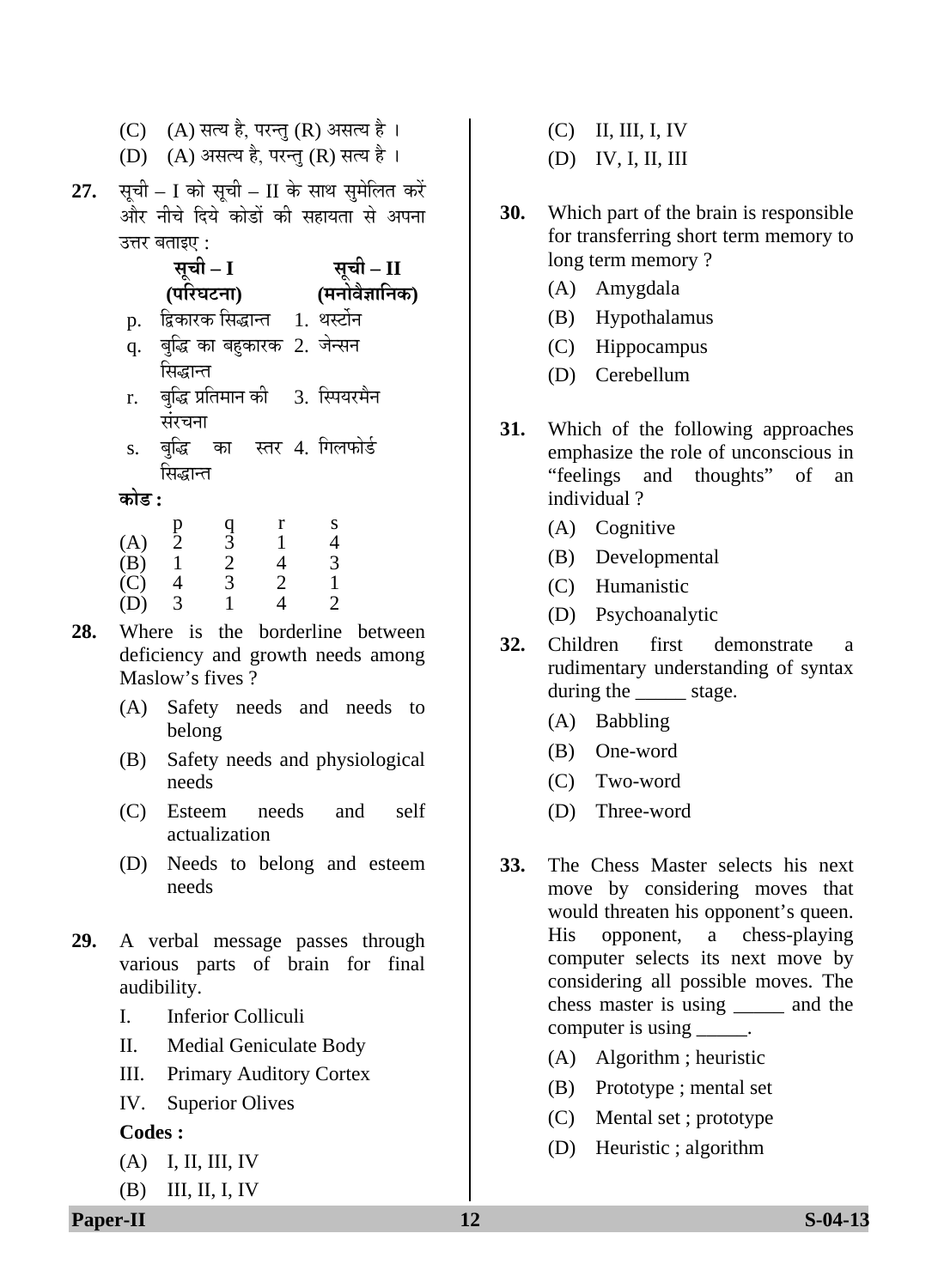**34.** Match List – I with List – II and indicate your answer with the help of codes giv en below :

#### **List – I s/Phenomenon) (Psycholog (Proces ical List – II Name)**

- p. Grouping of similar 1. Concept objects, events
- q. Logical rule of 2. Insight solving problem
- r. Thu mb-rule of solving problem 3. Heuristic
- s. Realization solution to problem 4. Algorithm

#### **Codes :**

|     | р | q | r | S                                                                                                                                                               |
|-----|---|---|---|-----------------------------------------------------------------------------------------------------------------------------------------------------------------|
| (A) |   | 2 | 3 | 4                                                                                                                                                               |
| (B) |   | 3 | 4 | 2                                                                                                                                                               |
| (C) | 1 | 4 | 2 | 3                                                                                                                                                               |
| (D) |   | 4 | 3 | $\mathcal{D}_{\mathcal{A}}^{\mathcal{A}}(\mathcal{A})=\mathcal{D}_{\mathcal{A}}^{\mathcal{A}}(\mathcal{A})\mathcal{D}_{\mathcal{A}}^{\mathcal{A}}(\mathcal{A})$ |

- **28.** मॉसलो के पाँचों आवश्यकताओं में न्यूनता तथा विकास आवश्यकताओं के बीच सीमा रेखा कहाँ हे ?
	- $(A)$  सरक्षा आवश्यकताएं तथा सम्बन्धित होने ्को आवश्यकता (नीडस ट बिलॉन्ग)
	- (B) सुरक्षा आवश्यकताएँ तथा शारीरिक आवश्यकताएँ ।
	- (C) सम्मान की आवश्यकताएँ तथा स्ववास्तवीकरण ।
	- (D) नीड्स टू बिलॉन्ग और सम्मान की आवश्यकताएँ
- 29. मौखिक संदेश अन्तिम श्रवणीयता के लिये मस्तिष्क के भिन्न भागों से गुजरता है
	- I. इनफीरियर कोलिकुलई
	- II. मीडियल जेनिकुलेट बॉडी
	- III. प्राइमरी ऑडिटरी कोर्टेक्स
	- IV. सुपीरियर ओलाइव्स

<u>कोड :</u>

- (A) I, II, III, IV
- $(B)$  III, II, I, IV
- $(C)$  II, III, I, IV
- (D) IV, I, II, III
- **30.** मस्तिष्क का कौन सा भाग अल्पकालिक स्मृति को दीर्घकालिक स्मृति में अंतरित करने के लिये जिम्मेदार है ?
	- (A) गलतुंडिका (एमीगडाला)
	- (B) हाइपोथैलमस
	- (C) हिप्पोकैम्पस
	- (D) लघुमस्तिष्क
- 31. व्यक्ति की "भावनाओं / संवेदनाओं" एवं विचारों में अचेतन की भूमिका पर किस उपागम ने जोर दिया है  $\theta$ 
	- $(A)$  संज्ञात्मक
	- (B) विकासात्मक
	- $(C)$  मानवतावादी
	- (D) मनोविश्लैषणात्मक
- 32. बच्चे किस अवस्था के दौरान वाक्य विन्यास की प्रारम्भिक समझ सर्वप्रथम प्रदर्शित करता है ?
	- $(A)$  तुतलाना
	- (B) एक-शब्द
	- (C) दो-शब्द
	- (D) तीन-शब्द
- **33.** शतरंज मास्टर यह सोच कर कि कौन सी चाल <u>विरोधी की रानी को खतरे में डालेगी अपनी</u> अगली चाल का निर्णय करता है । उसका विरोधी, शतरंज खेलने वाला कम्प्युटर तमाम संभावित चालों पर विचार करके अपनी अगली चाल चलता है । शतरंज मास्टर किसका उपयोग कर रहा है और कम्प्युटर किसका उपयोग कर रहा है ?
	- $(A)$  अलगोरिथम : स्वत:शोध प्रणाली (ह्यरिस्टिक)
	- (B) प्रोटोटाईप (आदिप्ररुप) ; मानसिक स्थिति
	- (C) मानसिक स्थिति; प्रोटोटाईप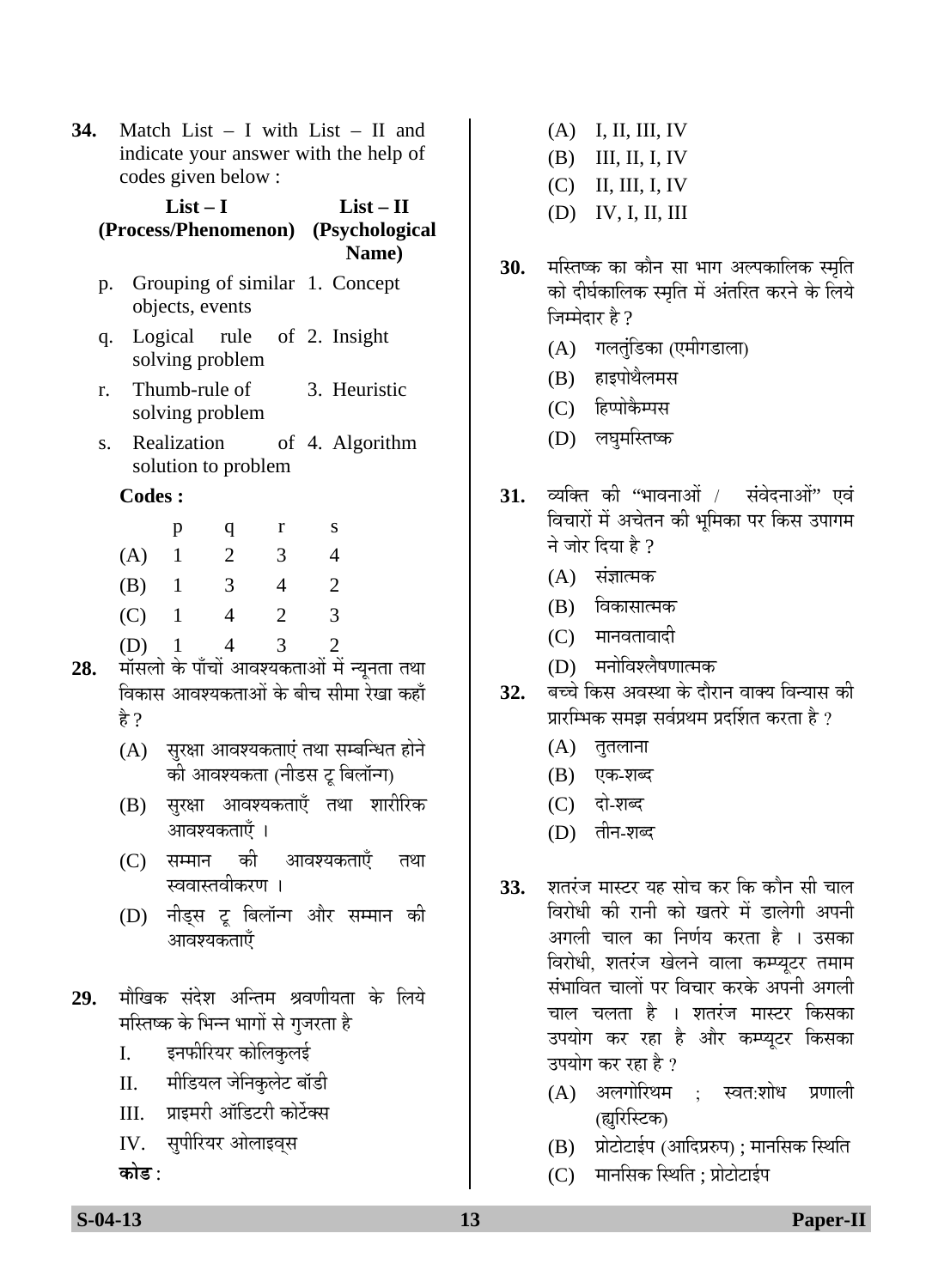34. सूची – I को सूची – II के साथ सुमेलित कीजिए और नीचे दिये कोडों से अपने उत्तर का चयन कीजिए :

> **– II**  नाम) **ÃÖæ"Öß – I ÃÖæ"Öß (¯ÖÏ×ÛÎúµÖÖ/'Ö™ü®ÖÖ) (´Ö®ÖÖê¾Öî–ÖÖ×®ÖÛú**

- p. समरुपी वस्तुओं और 1. अवधारणा घटनाओं का समूहन
- q. समस्या हल करने का 2. अंतदृष्टि तर्कपर्ण नियम
- r. समस्या हल करने का 3. स्वत: शोध थम्ब रूल
- s. समस्या के समाधान 4. अलगोरिथ<mark>म</mark> की अनुभूति

#### **कोड :**

|     | р | q | r | S |
|-----|---|---|---|---|
| (A) |   | 2 | 3 | 4 |
| (B) |   | 3 | 4 | 2 |
| (C) |   | 4 | 2 | 3 |
| (D) |   | 4 | 3 | 2 |

- **35.** Read the following two statements, Assertion (A) and Reason (R). And indicate your answer by using the codes given below :
	- **Assertion (A) :** A child always carries umbrella with him while he goes to school.
	- **Reason (R) :** The child wants to protect himself from rain.

#### **Codes :**

- (A) Both (A) and (R) are correct and (R) is the true explanation of  $(A)$ .
- (B) Both (A) and (R) are correct, but (R) is not the true explanation of (A).
- (C) (A) is true, but  $(R)$  is false.
- (D) (A) is false, but  $(R)$  is true.
- **36.** Which of the following scale/s is/are found in Eysenck's EPQ but not in Costa and McCrae's NEO-PI-R ?
	- 1. Agreeableness
	- 2. Extraversion
	- 3. Psychoticism
	- 4. Lie
	- $(A)$  3 only
	- $(B)$  1 and 2 only
	- (C) 2 and 3 only
	- (D) 3 and 4 only
- **37.** Vijay obtained a percentile rank of 16 on Abstract Reasoning Test. If normalized T scores  $(Mean = 50, SD = 10)$  were developed for this test, what is the expected T score for Vijay ?

| $(A)$ 16 | $(B)$ 34 |  |
|----------|----------|--|
| $(C)$ 45 | (D) 55   |  |

- **38.** Which of the following is not scored for 'Determinants' in Rorschach Ink Blot Test ?
	- (A) Space
	- (B) Form (Negative)
	- (C) Inanimate Movement
	- (D) Human Movement
- **39.** Match List I with List II and indicate your answer with the help of codes given below :

| $List-I$          | $List - II$                   |
|-------------------|-------------------------------|
| (Identity Status) | (Explanation)                 |
| p. Identity       | 1. Commitment<br>after crisis |
| Achievement       |                               |
| 17. 1.            |                               |

q. Fore without crisis 2. Commitment

 $(D)$  स्वत: शोध प्रणाली : अलगोरिथम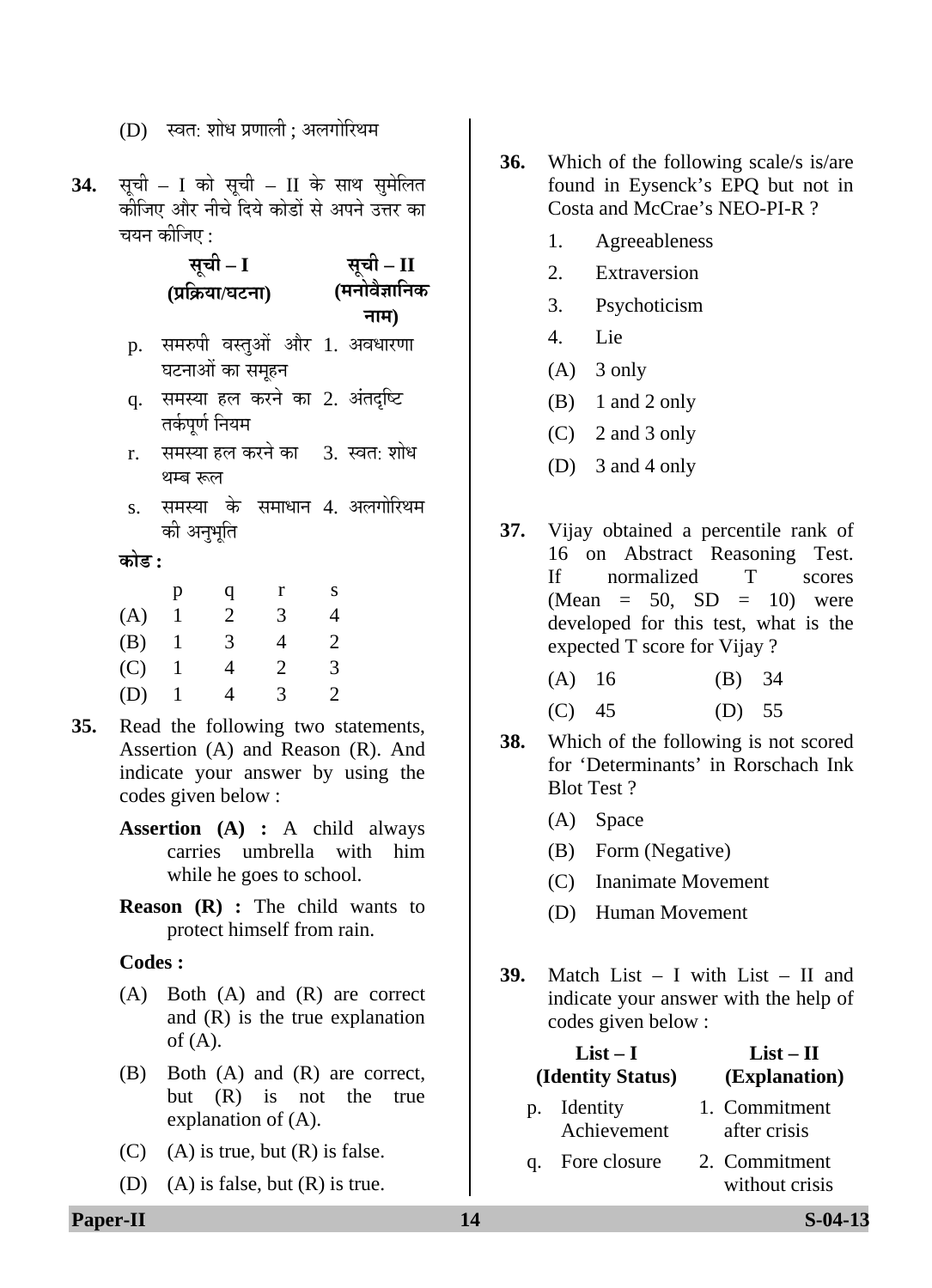| r.  | Diffusion  |              |   | 3. No crisis, no<br>commitment |                        |
|-----|------------|--------------|---|--------------------------------|------------------------|
| S.  | Moratorium |              |   | commitment                     | 4. Crisis, but lack of |
|     | Codes :    |              |   |                                |                        |
|     | p          | q            | r | S                              |                        |
| (A) | 3          | $\mathbf{1}$ | 4 | 2                              |                        |
| (B) | 2          | 3            | 1 |                                |                        |
| (C) | 2          | 1            | 3 |                                |                        |
|     | 3          |              |   | $\mathcal{D}_{\mathcal{L}}$    |                        |
|     |            |              |   |                                |                        |

#### **40.** Archetype is :

- (A) Definite mythological image or motif.
- (B) Approximate mythological image or motif.
- (C) Tendency to form mythological image or motif that are fixed.
- (D) Tendency to form mythological image or motif that vary in great detail without losing their basic pattern.
- 35. नीचे दो कथन दिये गये हैं, पहले को अभिकथन (A) और दूसरे को तर्क (R) का नाम दिया गया है । नीचे दिये कोडों की सहायता से अपना उत्तर बताइए:
	- **अभिकथन (A) :** बच्चा स्कूल जाते समय हमेशा अपने साथ छाता रखता है ।
	- **तर्क (R) :** बच्चा वर्षा से अपनी रक्षा करना चाहता है ।

<u>कोड :</u>

- (A)  $(A)$  और  $(R)$  दोनों सत्य हैं और  $(R)$ ,  $(A)$  की सही व्याख्या है ।
- $(B)$   $(A)$  और  $(R)$  दोनों सत्य है, परन्तु  $(R)$ ,  $(A)$  की सही व्याख्या नहीं है।
- (C)  $(A)$  सत्य है, परन्तु (R) असत्य है।
- (D) (A) असत्य है, परन्तु (R) सत्य है।
- 36. FED FED FREED THE REAL THE THEFT THE THEFT THE SET OF THE SET OF THE SET OF THE SET OF THE SET OF THE SET O आइसेंक के इ.पी.क्यू. में तो पाई जाती है परन्तु कोस्टा एवं मैकुक्री के नियो-पी.आई.आर. में नहीं पाई जाती है / हैं ?
	- 1. एग्रीएबलनैस
	- 2. बहिर्मुखता / एक्सट्रवर्शन
	- 3. साइकोटिसिज्म
	- $4.$  लाई
	- $(A)$  केवल 3
	- $(B)$  केवल 1 और 2
	- (C) केवल 2 और 3
	- (D) केवल 3 और 4
- 37. अमर्त तर्कणा परीक्षण में विजय ने 16 की शतमक श्रेणी प्राप्त की । यदि इस परीक्षण के लिये प्रसामान्यीकृत T अंक (माध्य = 50, मानक विचलन = 10) विकसित किये जाते हैं. तो विजय के लिये अपेक्षित T अंक क्या है ?
	- $(A)$  16  $(B)$  34
	- (C) 45 (D) 55
- 38. रोशो स्याही धब्बा परीक्षण में 'निर्धारकों' के लिये निम्नलिखित में से किसे प्राप्त नहीं किया जाता है  $?$ 
	- $(A)$  स्थान
	- (B) रूप (नकारात्मक)
	- (C) उचेतन गति
	- (D) मानव की गति
- 39. सूची I को सूची II के साथ सुमेलित कोजिए और नीचे दिये कोड़ों से अपना उत्तर  $\overline{q}$  added :
	- <u>सूची I</u> **(¯ÖÆü"ÖÖ®Ö ÛúÖ ¤ü•ÖÖÔ)**  <u>सूची – II</u> **(¾µÖÖܵÖÖ)**
	- p. पहचान को 1. संक्रान्ति के पश्चात्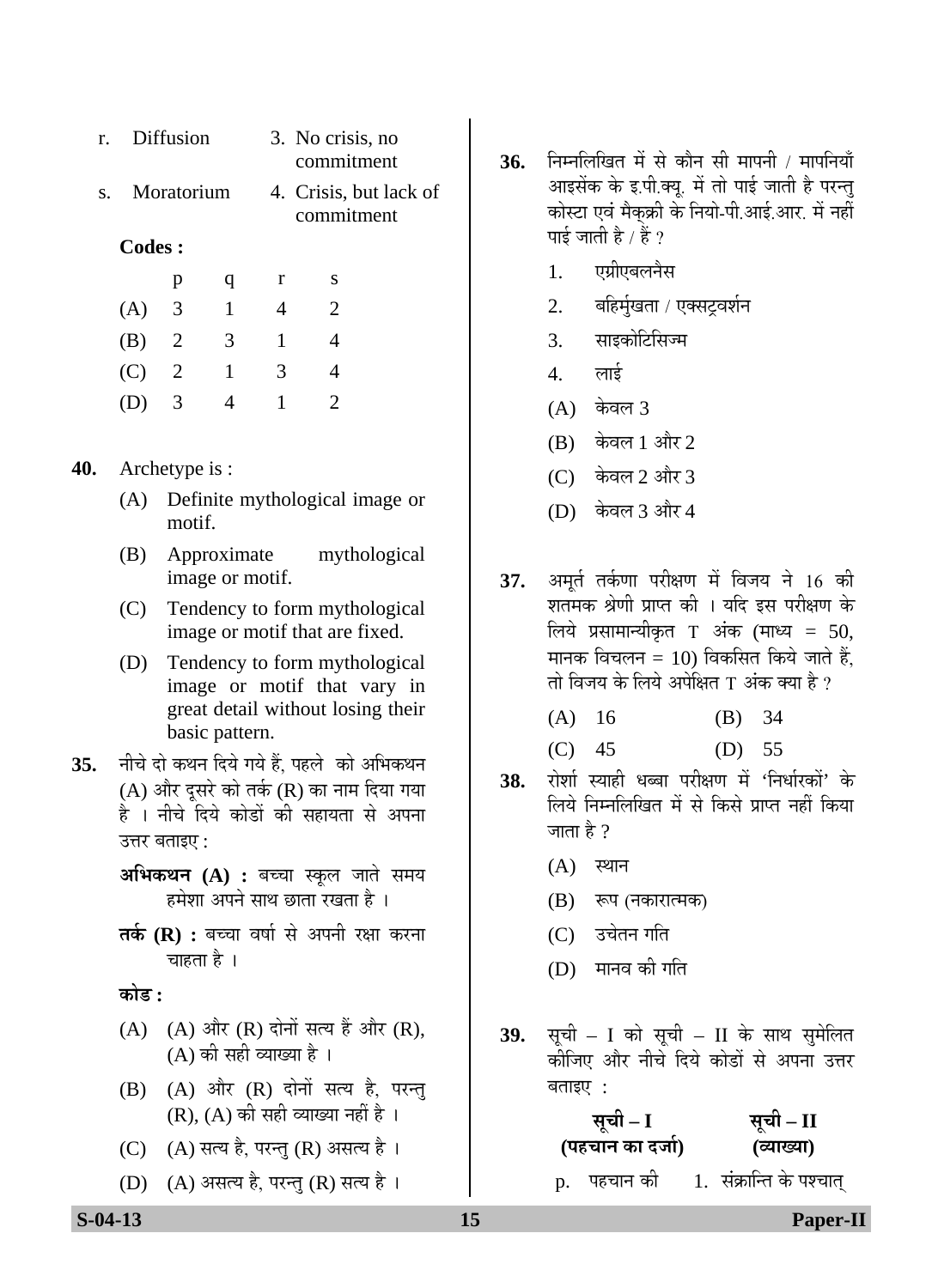|       | उपलब्धि                    |              |              | वचनबद्धता                                     |  |
|-------|----------------------------|--------------|--------------|-----------------------------------------------|--|
|       | q. निषेध                   |              |              | 2. संक्रान्ति के बगैर<br>वचनबद्धता            |  |
|       | r. विसरण                   |              |              | 3. कोई संक्रान्ति नहीं,<br>कोई वचनबद्धता नहीं |  |
|       | s. अधिस्थगन<br>काल         |              |              | 4.  संक्रान्ति परन्तु<br>वचनबद्धता का अभाव    |  |
| कोड : |                            |              |              |                                               |  |
|       | p                          | q            | r            | S                                             |  |
| (A)   | 3                          | $\mathbf{1}$ | 4            | $\overline{2}$                                |  |
| (B)   | 2                          | 3            | $\mathbf{1}$ | $\overline{4}$                                |  |
| (C)   | $\overline{\phantom{a}}$ 2 | 1            | 3            | $\overline{4}$                                |  |
|       | 3                          | 4            | 1            | 2                                             |  |
|       |                            |              |              |                                               |  |

- 40. आदय प्ररूप (आर्किटाइप) क्या है ?
	- $(A)$  निश्चित पौराणिक चित्र या मोटीफ
	- $(B)$  सन्निकट पौराणिक चित्र या मोटीफ
	- $(C)$  उस पौराणिक चित्र या मोटीफ को बनाने को प्रवृत्ति जो स्थिर है ।
	- (D) ऐसे पौराणिक चित्र या मोटीफ बनाने की प्रवृत्ति जो अपना मृलभृत पैटर्न खोए बगैर बहुत अधिक भिन्न होते हैं ।
- **41.** Read each of the following two statements, Assertion (A) and Reason (R). And indicate your answer using the codes given below :
	- **Assertion (A) :** In Scandinavian countries, parents do not beat children.
	- **Reason (R) :** Scandinavian countries have outlawed physical punishment by parents.

 (A) Both (A) and (R) are correct and (R) is the correct explanation of (A).

- (B) Both (A) and (R) are correct, but (R) is not the correct explanation of (A).
- $(C)$  (A) is true, but  $(R)$  is false.
- (D) (A) is false, but  $(R)$  is true.
- **42.** Given below are two statements, the first labelled as Assertion (A) and the other labelled as Reason (R). Indicate your answer using the codes given below :
	- **Assertion (A) :** Long term memory system allows us to retain vast amounts of information for very long periods of time.
	- **Reason (R) :** Only information subjected to elaborative rehearsal or deep processing is transferred to long term memory.

- (A) Both (A) and (R) are correct and (R) is the correct explanation of (A).
- (B) Both (A) and (R) are true, but (R) is not the correct explanation of (A).
- $(C)$  (A) is true, but  $(R)$  is false.
- (D) (A) is false, but  $(R)$  is true.
- **43.** Read each of the following two statements, Assertion (A) and Reason (R). And indicate your answer using the codes given below :
	- **Assertion (A) :** In the later part of his life Spearman observed that in a certain set of tests each test correlates higher with other tests within the set but lower with tests in other such sets.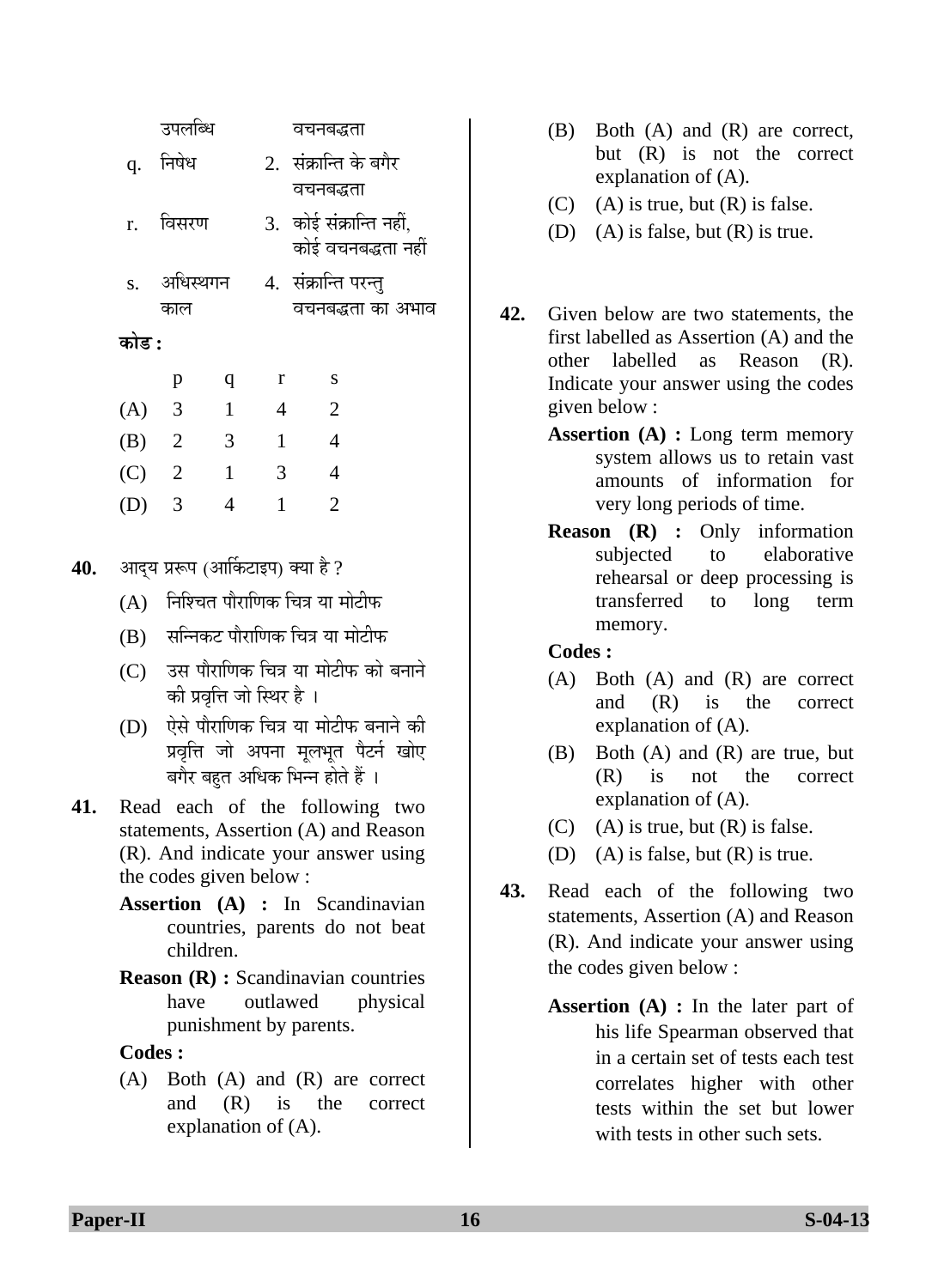**Reason (R) :** This may be because of "group factors" which are of moderate degree of generality.

#### **Codes :**

- (A) Both (A) and (R) are true and (R) is the correct explanation of (A).
- $(B)$  Both  $(A)$  and  $(R)$  are true, but (R) is not the correct explanation of (A).
- $(C)$  (A) is true, but  $(R)$  is false.
- (D) (A) is false, but  $(R)$  is true.
- **44.** Mr. A, a shoe salesman, is paid every week whereas Mr. B, receives a commission for each pair of shoes he sells. Evidently Mr. A is paid on a schedule of reinforcement, while Mr. B is paid on \_\_\_\_\_\_\_ schedule of reinforcement.
	- (A) Fixed ratio ; fixed interval.
	- (B) Fixed interval ; fixed ratio.
	- (C) Variable-interval ; variable ratio.
	- (D) Variable ratio ; variable interval.
- 41. नीचे दो कथन दिये गये हैं. पहले को अभिकथन  $(A)$  और दूसरे को तर्क  $(R)$  का नाम दिया गया है । नीचे दिये कोडों की सहायता से अपना उत्तर बताइए $:$ 
	- **अभिकथन (A) :** स्केंडीनेवियन देशों में माता-<u>पिता बच्चों को नहीं पीटते हैं ।</u>
	- **तर्क (R) :** स्कैंडीनैवियन देशों ने माता-पिता द्वारा शारीरिक दंड को गैर कानूनी घोषित किया है ।

<u>कोड़ :</u>

- $(A)$   $(A)$  और  $(R)$  दोनों सत्य हैं और  $(R)$ ,  $(A)$  की सही व्याख्या है।
- $(B)$   $(A)$  और  $(R)$  दोनों सत्य हैं परन्तु  $(R)$ ,  $(A)$  की सही व्याख्या नहीं है ।
- $(C)$   $(A)$  सत्य है. परन्त  $(R)$  असत्य है ।
- (D) (A) असत्य है, परन्तु (R) सत्य है।
- 42. नीचे दो कथन दिये गये हैं. पहले को अभिकथन (A) और दूसरे को तर्क (R) का नाम दिया गया है । नीचे दिये कोडों की सहायता से अपना उत्तर  $\overline{q}$ ताइए $\cdot$ 
	- $\mathbf{M}\mathbf{\hat{H}}$ कथन (A) : दीर्घकालिक स्मृति तंत्र हमें सचना की विशाल मात्रा बहत लम्बे ्<br>समय तक धारण करने देता है ।
	- **तर्क (R) :** केवल वही सूचना जिसका विस्तारपूर्वक रिहर्सल या गहन प्रोससिंग करवाया जाता है दीर्घकालिक स्मृति में  $\overline{\phantom{a}}$ हस्तांतरित होती हैं ।

#### <u>कोड़ :</u>

- $(A)$   $(A)$  और  $(R)$  दोनों सत्य हैं और  $(R)$ ,  $(A)$  की सही व्याख्या है।
- $(B)$   $(A)$  और  $(R)$  दोनों सत्य है परन्तु  $(R)$ ,  $(A)$  की सही व्याख्या नहीं है।
- (C)  $(A)$  सत्य है, परन्तु (R) असत्य है।
- (D)  $(A)$  असत्य है, परन्तु (R) सत्य है।
- 43. नीचे दो कथन दिये गये हैं, पहले को अभिकथन (A) और दूसरे को तर्क (R) का नाम दिया गया है । नीचे दिये कोडों की सहायता से अपना उत्तर  $\overline{q}$ ताइए $\overline{q}$ :
	- **अभिकथन (A) :** स्पियरमैन ने अपने जीवन के उतरार्ध काल में अवलोकन किया कि परीक्षणों के किसी समच्चय में प्रत्येक परीक्षण समुच्चय के अन्दर अन्य परीक्षणों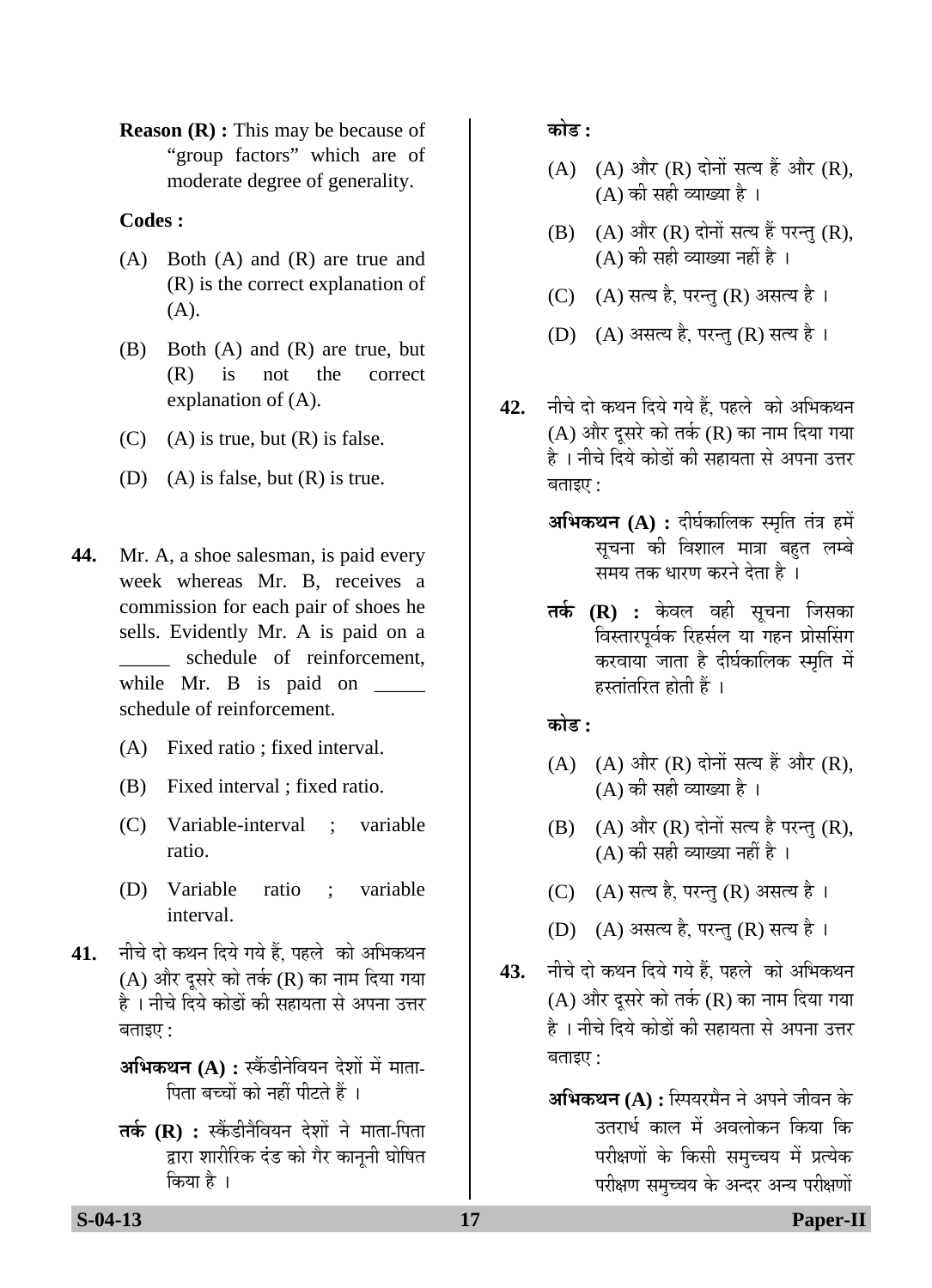के साथ ज्यादा सह संबंधित होता है परन्तु ऐसे अन्य समुच्चयों में परीक्षणों के साथ कम सहसम्बन्ध रखता है।

**तर्क (R) :** यह उन ''समह कारकों'' के कारण हो सकता है जो साधारण कोटि की सामान्यता के होते हैं ।

<u>कोड़ :</u>

- $(A)$   $(A)$  और  $(R)$  दोनों सत्य हैं और  $(R)$ ,  $(A)$  की सही व्याख्या है।
- $(B)$   $(A)$  और  $(R)$  दोनों सत्य है परन्त  $(R)$ ,  $(A)$  की सही व्याख्या नहीं है ।
- (C) (A) सत्य है, परन्तु (R) असत्य है।
- (D) (A) असत्य है, परन्तु (R) सत्य है।
- 44. श्रीमान A, जुते के विक्रेता, को प्रत्येक सप्ताह पर वेतन मिलना है, जब कि श्रीमान B को जुते के प्रत्येक जोड़े जो वह बेचता है. पर कमीशन मिलता है । स्पष्टतया, श्रीमान  $A$  को प्रबलन की व्यानुसूची पर परिश्रमिक मिलता है जबकि श्रीमान B को प्रबलन की अनुसूची के आधार पर मिलता है ।
	- (A) स्थिर अनुपात ; स्थिर अंतराल
	- (B) स्थिर अंतराल; स्थिर अनुपात
	- (C) परिवर्ती-अन्तराल ; परिवर्ती अनुपात
	- (D) परिवर्ती अनुपात ; परिवर्ती अंतराल
- **45.** Multiple components model of working memory, proposed by Baddeley, consists of which of the following components ?
	- (A) Phenomenological field, central executive, sketch pad
	- (B) Phonological loop, central executive, Visuospatial sketch pad
- (C) Phonological loop, central executive, retrieval cues
- (D) Visuospatial sketch pad, procedural memory field, episodic information

#### **Instructions for Q. Nos. 46 to 50.**

Read the following passage and answer the five questions that follow :

 Non-parametric analysis is an important area in the field of psychological research. The emphasis on the assumption of normal distribution is comparatively less when group/sample sizes are large due to some implications of central limit theorem. Nevertheless, for smaller group sizes relatively distribution free nonparametric alternatives to parametric methods are developed. Thus there are non-parametric alternatives to student's t test, one-way ANOVA etc. When assumptions are reasonably met, parametric tests are more powerful. Certain types of tests, such as chi-square test, use frequency data to evaluate the differences between obtained and expected frequencies. Some association/correlation measures have been developed using chi-square distribution. Statisticians like Kolmogorov and Smirnov developed tests which involve entire frequency distribution/s. Psychologists have profitably used these techniques in their researches.

- **46.** Which one of the following test is closest to independent samples t test from power-consideration point of view ?
	- (A) Mann-Whitney U test
	- (B) Signed rank test
	- (C) Chi-square test
	- (D) Kolmogorov-Smirnov test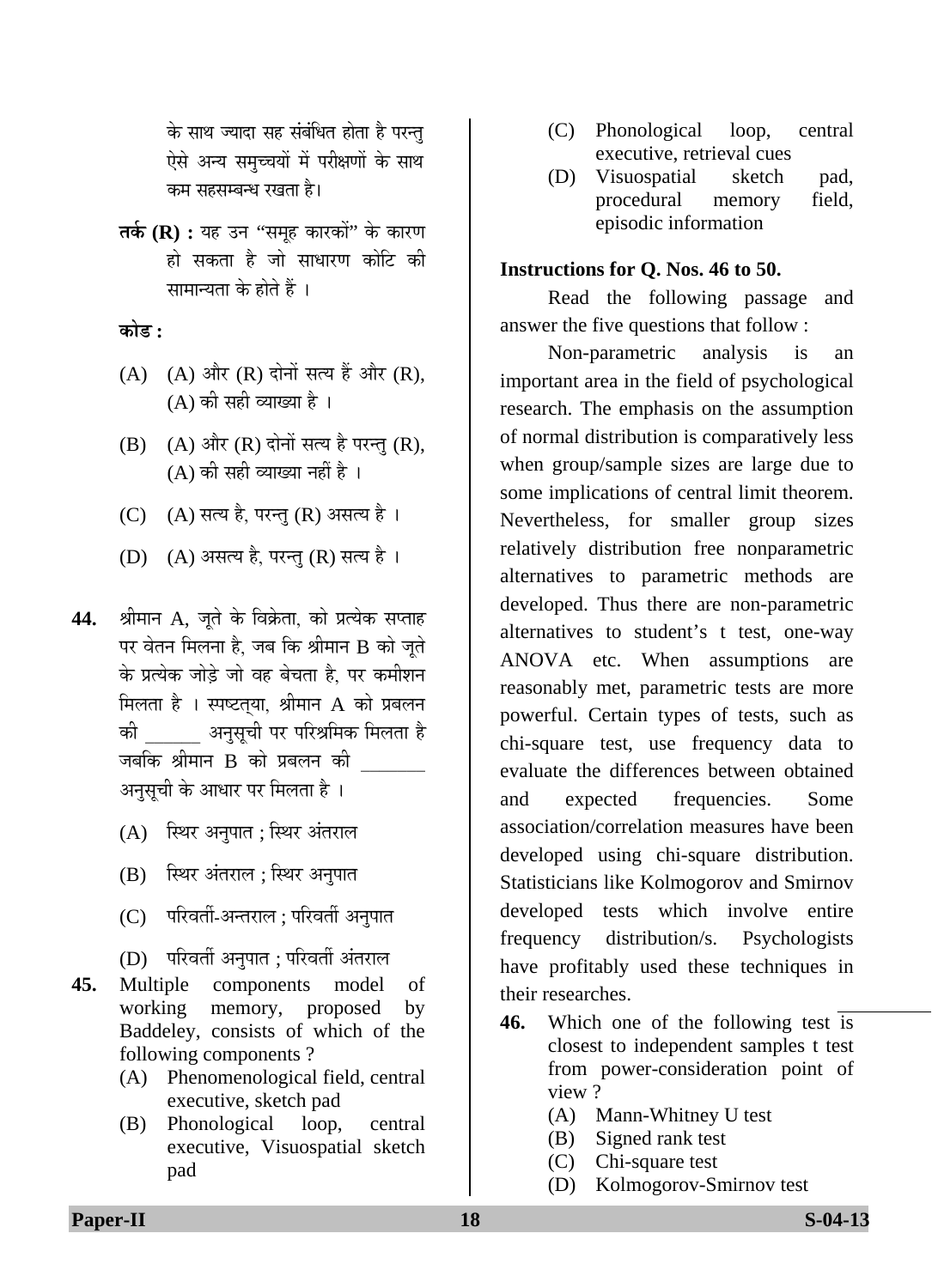- **47.** What is the non-parametric alternative to one-way ANOVA ?
	- (A) Friedman's test
	- (B) Kruskall-Wallis H test
	- (C) Mann-Whitney U test
	- (D) Median test
- **48.** If the obtained frequency and the expected frequency in a given cell of the contingency table is 17 and 10 respectively, what would be the contribution of this cell to total chisquare value ?

| $(A)$ 0.70 | $(B)$ 4.90  |
|------------|-------------|
| $(C)$ 7.00 | $(D)$ 18.90 |

- **49.** Which of the following test can be used for evaluating whether the obtained distribution significantly departs from the normal distribution ?
	- (A) Signed rank test
	- (B) K.S. one sample test
	- (C) Run test
	- (D) K.S. two sample test
- **50.** Which of the following correlation/association measures can be considered as derived from chisquare ?
	- 1. Spearman rho
	- 2. Biserial r
	- 3. Phi-coefficient
	- 4. Contingency coefficient
	- $(A)$  1 only
	- (B) 2 and 4 only
	- (C) 3 and 4 only
	- (D) 1, 3 and 4 only
- 45. बैडले द्वारा प्रस्तावित कार्यकारी स्मृति के बह घटक मॉडल में निम्नलिखित में से कौन से घटक होते हैं ?
	- (A) गोचर क्षेत्र, केन्द्रीय कार्यकारी घटक, रेखाचित्र पैद ।
- (B) ध्वनात्मक फंदालुप, केन्द्रीय कार्यकारी घटक, दश्यास्थानिक रेखा चित्र पैड ।
- $(C)$  ध्वनात्मक फंदा. केन्द्रीय कार्यकारी घटक पन:प्राप्ति संकेत ।
- (D) दृश्यास्थानिक रेखाचित्र पैड, प्रविधिक स्मृति क्षेत्र. घटनात्मक सचना ।

## **प्र**ञ्च नं 46 से 50 ·

निम्नलिखित परिछेद पढ़िए और नीचे दिए पाँच प्रश्नों का उत्तर दीजिए  $\cdot$ 

मनौवैज्ञानिक शोध के क्षेत्र में अप्राचलिक विश्लेषण महत्त्वपर्ण क्षेत्र है । जब केन्द्रीय सीमा प्रमेय के कुछ फलिताथों के कारण समूह / सैम्पल के आकार कुछ बड़े होते हैं तो सामान्य वितरण की मान्यता पर जोर तुलनात्मक रूप से कम होता है । फिर भी, छोटे समूह आकारों के लिये प्राचलिक पद्धतियों के लिये तुलनात्मक रूप से वितरण मुक्त अप्राचलिक विकल्प विकसित किये गये हैं । अत: स्टूडेंटस t-परीक्षण, एक मार्गी ANOVA इत्यादि के अप्राचलिक विकल्प है। जब मान्यताएँ यथोचित रूप से परी की गई हैं तो प्राचलिक परीक्षण शक्तिशाली होते हैं । कुछ प्रकार के परीक्षण, जैसे कि काई स्केवयर परीक्षण, प्राप्त और अपेक्षित आवृत्तियों के बीच अन्तरों का मुल्यांकन करने के लिये आवृत्ति आँकड़े का उपयोग करते हैं । काई स्क्वेयर वितरण का उपयोग करते हुए कुछ साहचर्य / सहसम्बन्ध माप विकसित किये गये हैं । सांख्यिकी विदों जैसे कोलमोगोरोब और स्मिरनोव ने परीक्षण विकसित किये हैं जिसमें समस्त आवृत्ति वितरण का उपयोग होता है । मनौवैज्ञानिकों ने अपने शोध कार्यों में इन तकनीकों <u>को लाभप्रदता के साथ उपयोग किया है</u> ।

- 46. शक्ति (Power) के दृष्टिकोण से कौन सा परीक्षण स्वतन्त्र सैम्पल t-परीक्षण के सर्वाधिक ਸ਼ਸ਼ੀਧ ਫ਼ੈ $\theta$ 
	- $(A)$  मान-विटने  $\Pi$  परीक्षण
	- (B) साइनड रेंक परीक्षण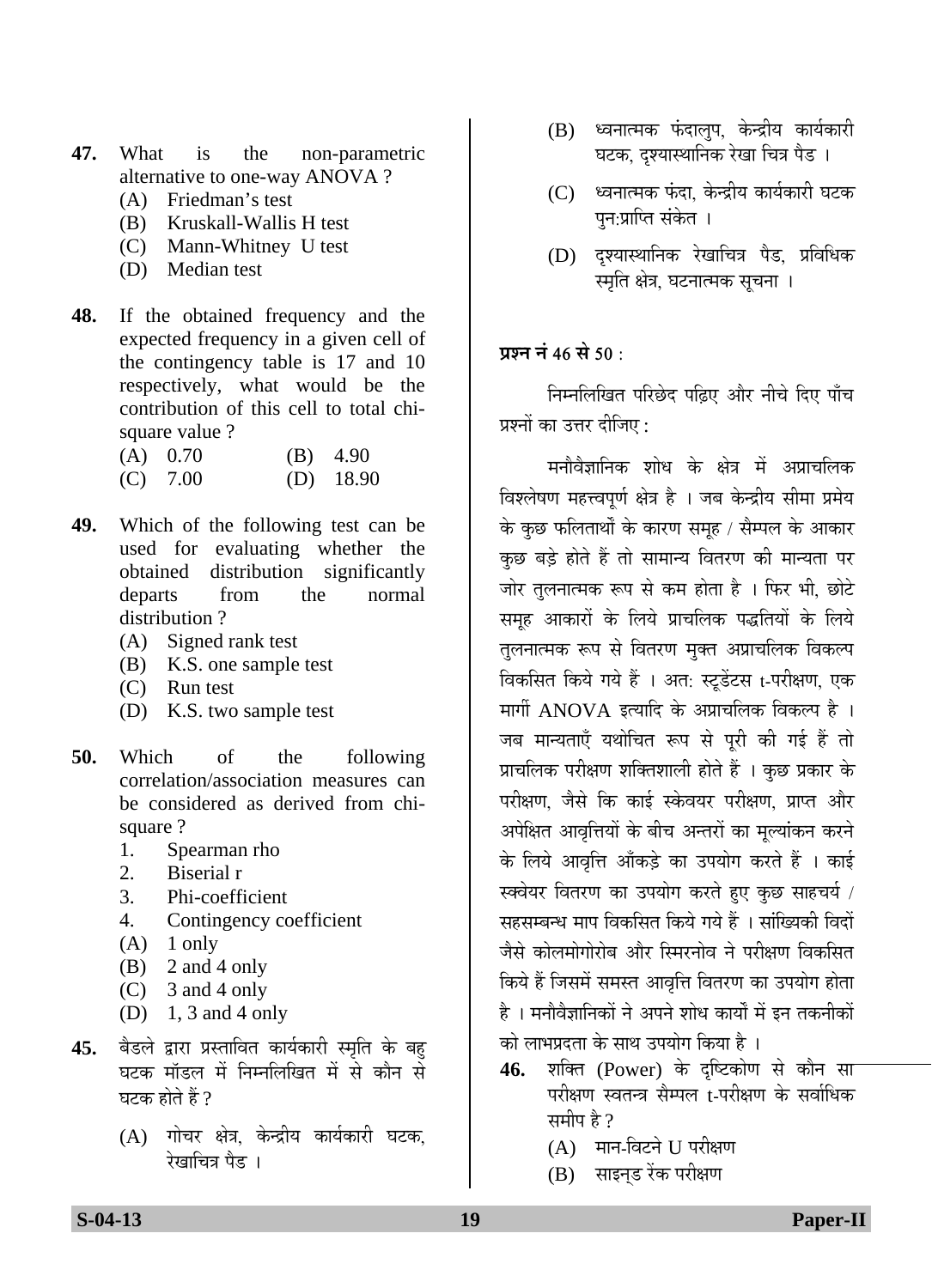- (C) काई-स्क्वेयर परीक्षण
- (D) कोलोमोगोरोव-स्मिरनोव परीक्षण
- **47.** एक मार्गी ANOVA का अप्राचलिक विकल्प क्या है ?
	- $(A)$  फ्रीडमैन का परीक्षण
	- $(B)$  क्रसकॉल-वॉलिस H-परीक्षण
	- (C) मान-विटने U परीक्षण
	- $(D)$  मीडियन परीक्षण
- 48. यदि आकस्मिकता तालिका के किसी दिये गये कोष्ठ में प्राप्त आवृत्ति तथा अपेक्षित आवृत्ति क्रमश: 17 और 10 है, तो इस कोष्ठ का सम्पूर्ण <u>काई-स्क्वेयर मान में क्या योगदान होगा ?</u>
	- (A) 0.70 (B) 4.90
	- (C) 7.00 (D) 18.90
- 49. निम्नलिखित में से किस परीक्षण को इसका मूल्यांकन करने के लिये उपयोग किया जा सकता है कि क्या प्राप्त वितरण सामान्य वितरण से महत्त्वपूर्ण रूप से अलग है ?
	- (A) साइनड रैंक परीक्षण
	- (B) के.एस. एक सैंपल परीक्षण
	- (C) रन परीक्षण
	- (D) के.एस. दो सैंपल परीक्षण
- 50. निम्नलिखित में से कौन सा सहसम्बन्ध / सहचर्य माप काई-स्क्वेयर से व्युत्पन्न समझा जा सकता है ?
	- 1. स्पियरमैन rho
	- $2.$  बाइ सीरियल  $r$
	- 3. फाइ-गुणांक
	- 4. आकस्मिकता गुणांक
	- $(A)$  केवल 1
	- $(B)$  केवल 2 और 4
	- (C) केवल 3 और 4
	- (D) केवल 1, 3 और 4